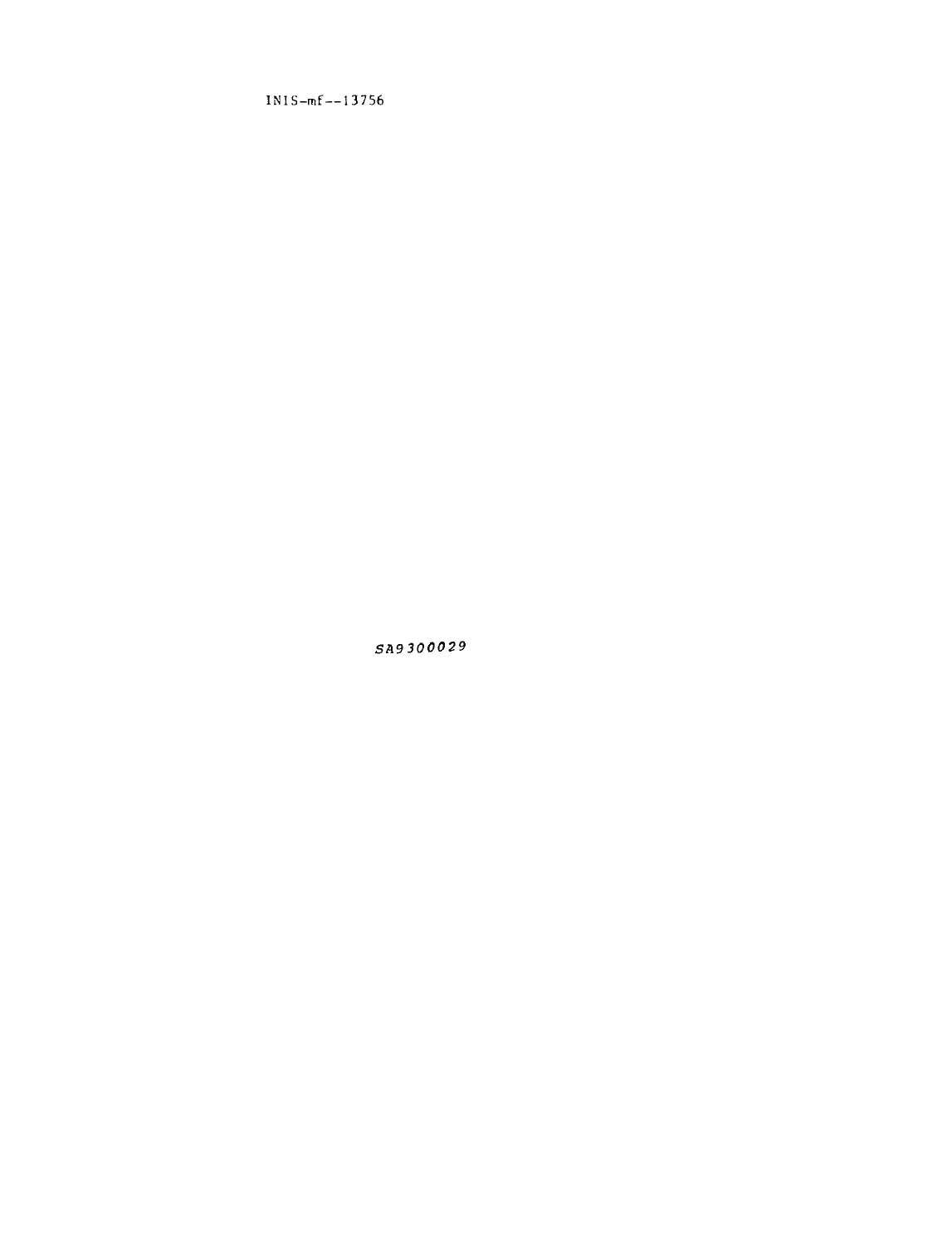**KING SAUD UNIVERSITY COLLEGE OF ENGINEERING** RESEARCH CENTER

 $\mathfrak{f}$ ł

 $\tilde{\mathcal{L}}$ 

# 931103

*Final Research Report No. EE-311406*

# Advanced Nuclear Fuel Production by Using Fission-Fusion Hybrid Reactor

*by* **T.A. Al-Kusayer, S. Sahin and M. Abdul Raoof**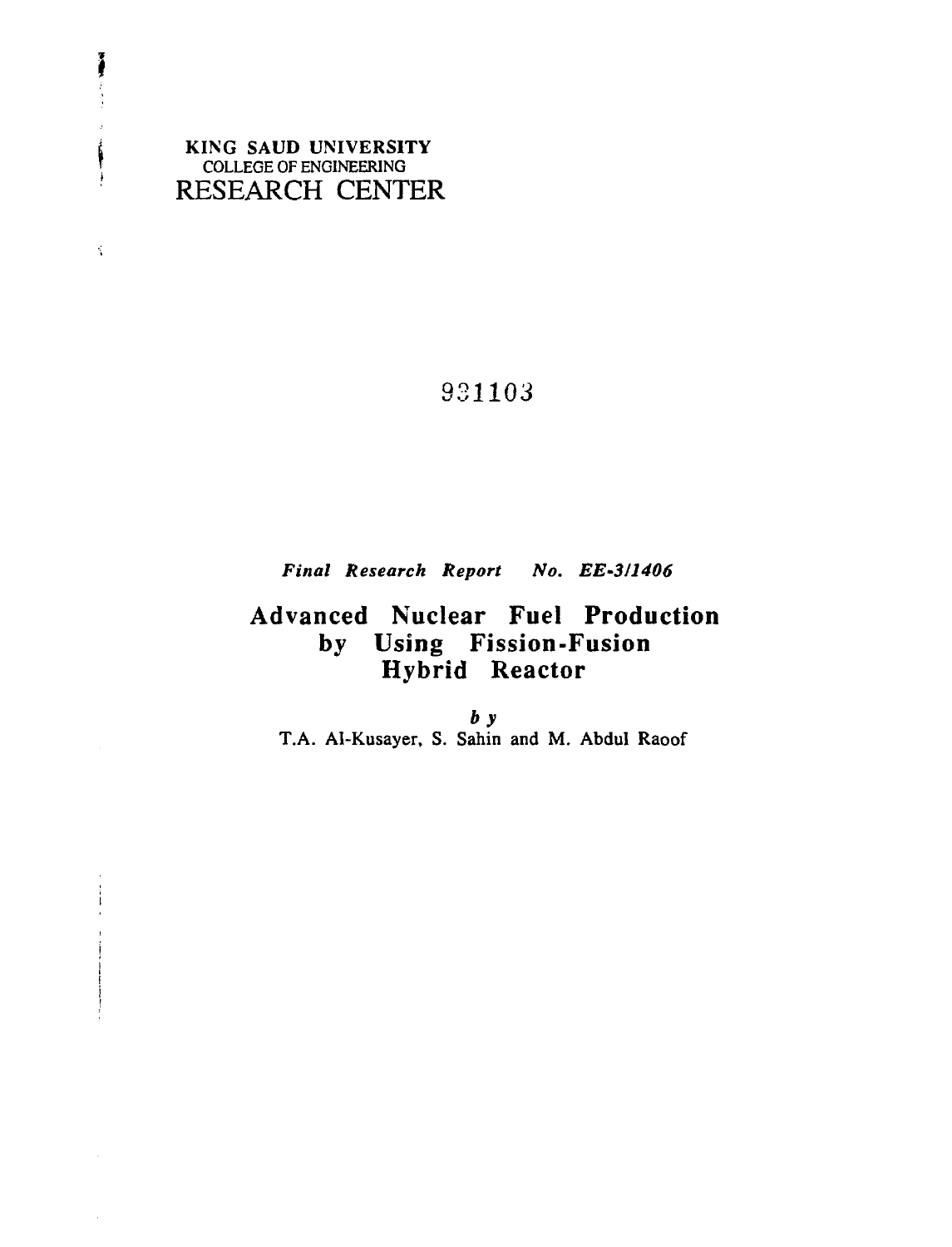## ABSTRACT

í

İ

At the college of Engineering, King Saud University, Kingdom of Saudi Arabia, a research project called AYMAN has been initiated to lay out the main structure of a prototypical experimental fusion and fusionfission (hybrid) reactor blanket in cylindrical geometry. This geometry is consistent with most of the current fusion and hybrid reactor design concepts in respect of the neutronic considerations.

In this project the fusion chamber is simulated by a cavity with a diameter of approximately 1.6 m inside a cylindrical blanket. Fusion neutrons of 14 MeV are produced by a target movable along the axis of the cylinder. The moveable neutron source will allow one to simulate a line source for integral experiments, which is a result of the linear nature of the Boltzmann transport equation.

The calculations have shown that a blanket with 13 cm thick natural UO<sub>2</sub> fuel zone and 17 cm thick Li<sub>2</sub>O zone would have a self-sustaining tritium breeding for the fusion driver. By an appropriate dispersion of the Li<sub>2</sub>O zone inside the graphite reflector it became possible to decrease the neutron leakage out of the reflector by a factor of two to three in favour of (adding to) tritium breeding performance.

The studies have further shown that 1 GWe fission-fusion reactor can produce up to 957 kg/year, which is enough to fuel five light Water Reactors of comparable power. Fuel production can be increased by increasing the fission-fusion power or by improving the multiplication factor through controlling the neutron leakage to the minimum.

-2-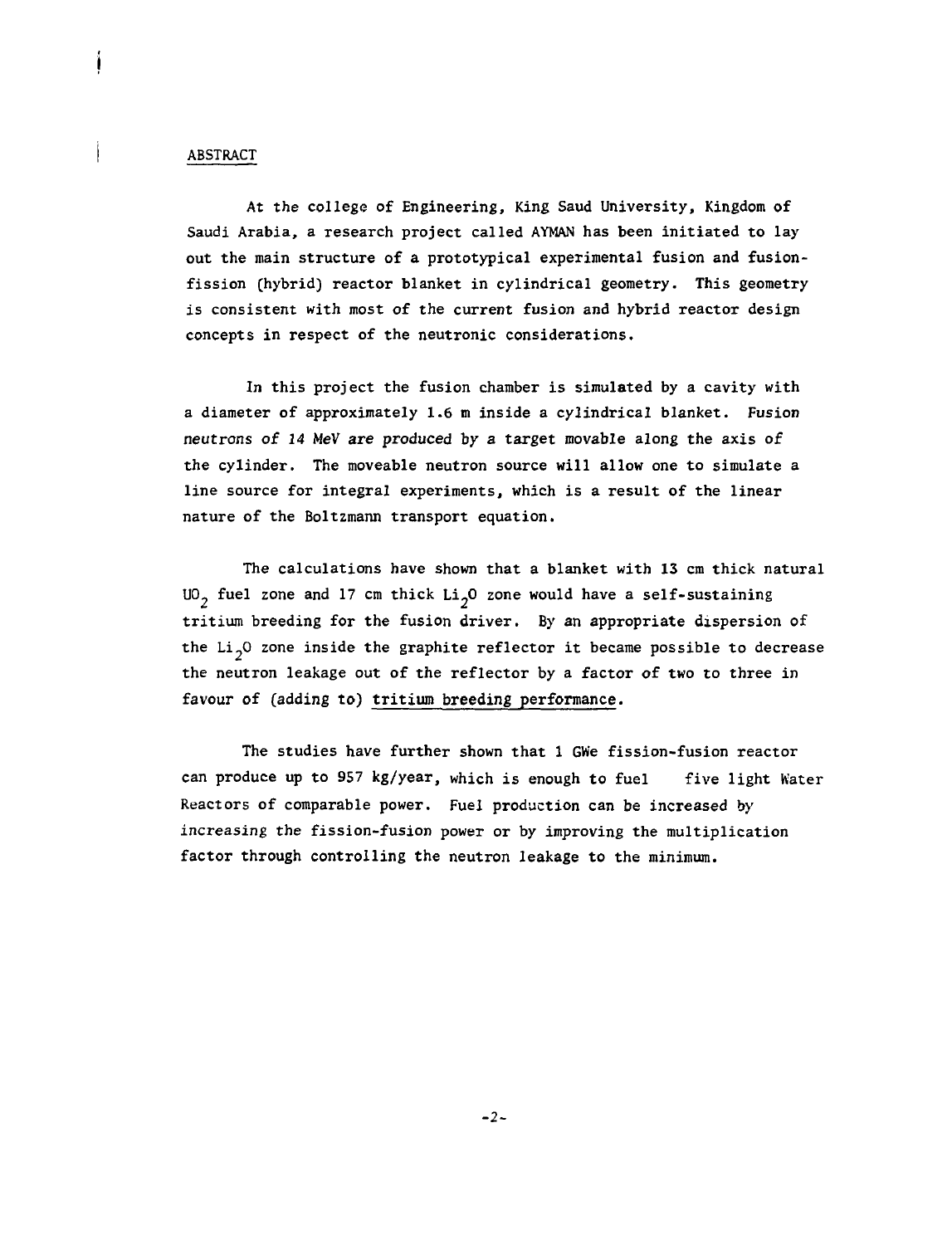## 1. INTRODUCTION

y

1

Recently, a great number of scientific publications [1-3] have reported about fusion-fission (hybrid) reactor system studies. Only limited experimental efforts taken in respect of fusion neutronics have concentrated primarily either on studies of purely tritium breeding blankets [4-6] or on homogeneous fissionable blocks [7-8].

For the simulation of hybrid reactor neutronics,an experimental blanket should comprise of at least four (or five) main components namely the first wall (the neutron multiplier zone for a thorium blanket with suppressed fission), the fuel zone, the tritium breeding zone and the reflector. Integral experiments should cover at least the fission rate, the tritium breeding,the neutron multiplication through the fission process and through (n,2n) reactions in the fissionable materials and the neutron multiplier [9] at higher neutron energies.

tarly Japanese experiments have evaluated the absolute fission rate distributions in hybrid blanket assemblies [10] which is an appreciable contribution in this field.

An experimental program for integral hybrid neutronic studies, called LOTUS, has been initiated in Switzerland [9]. The Swiss experimental facility went operational in 1984 [11]. Though the LOTUS blankets are being planned to comprise all the important components of a hybrid blanket, the limited size of the experimental cavity having internal dimensions 2.46, 3.6 and 3.00 meters in width, length and height, respectively, and a bulky structure of the Haefely neutron generator [12] (the fusion neutron source) have obliged the Swiss program to be restricted to experimental blankets in plane geometry. Detailed studies in relation with this program have demonstrated that the neutron spectrum in the plane geometry greatly differs from that of the neutron spectra in a prospective fusion-fission (hybrid) power plant. This is a direct consequency of the different left boundary conditions on these types of blankets [15-19]. Due to this drastic spectral shifting (on an experimental blanket in plane geometry) it seems to us that it is necessary to plan a new experimental

-3-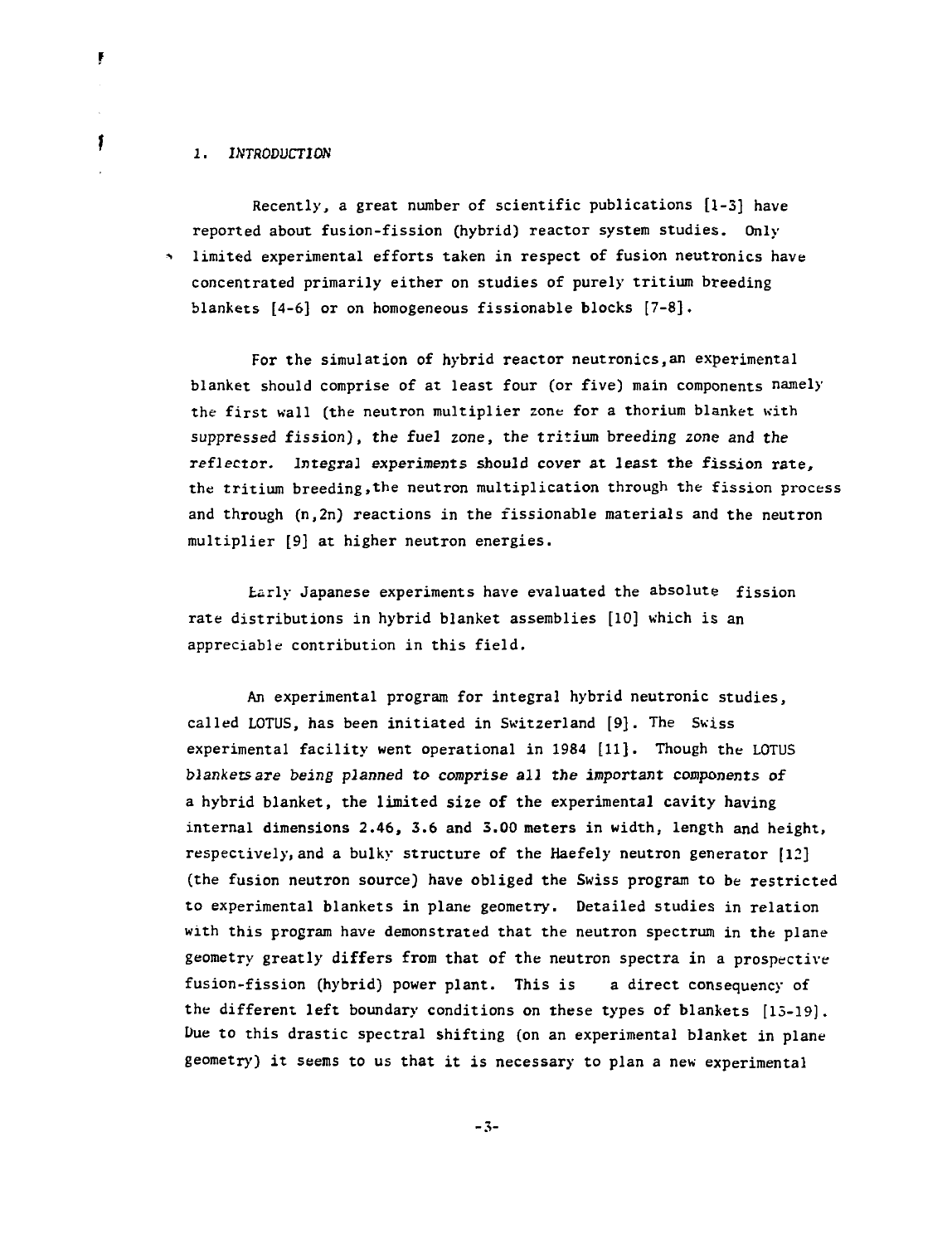program of a hybrid blanket in a closed geometry in  $4\pi$  (cylindrical or spherical) in order to conduct hybrid neutronic studies having reliable spectral consistency with that of a future hybrid power plant [20-23]. For this reason, in the Kingdom of Saudi Arabia, a new research project named AYMAN, has been initiated to evaluate the main outlines of experimental fusion (hybrid) blankets [24].

Another important handicap of the experimental assemblies in the LOTUS program, is the fact that they need three dimensionals neutron transport calculational models for a proper analysis and interpretation of the experiment, due to the lack of a clear symmetry of the experimental set up.

In the present work, the main components and the neutronic performance of some prospective hybrid blankets are evaluated which were briefly reported in the ref. [25].

Chapter 2 describes the basic structure of the blanket. In chapter 5 detailed neutronic analysis of the investigated blankets are presented, followed by chapter 4 with discussions and conclusions.

2. Description of the blanket

 $\mathbf{\mathbf{I}}$ 

Within the framework of the AYMAN program, the 14-MeV-fusionneutrons will be produced by a moveable target along the axis of a cylindrical hybrid blanket. Making use of the linear character of the Boltzmann Transport Equation [26], it is possible to simulate a line source with a moveable point source for integral measurements.

The source strength S (n/cm. sec) along the length L (cm) of the simulated line source by a steady movement (constant velocity) of the target during the irradiation is given by :

 $S = \frac{Q}{1}$  $(1)$ Q (n/sec) : Yield of the target (point of the target source).

-A-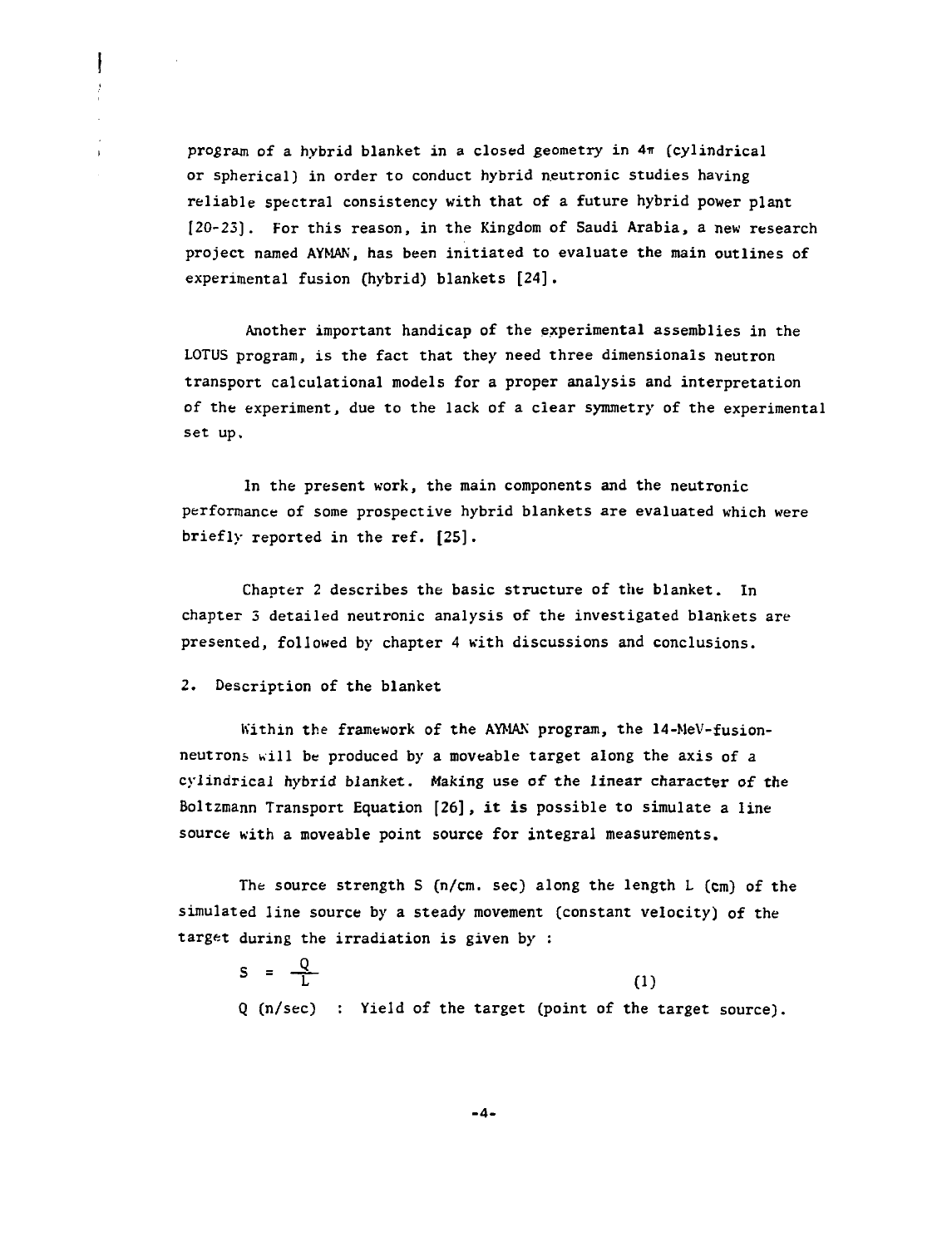A prospective AYMAN hybrid blanket in cylindrical geometry is shown in figures 1 and 2. It consists of mainly the following components:

 $\lambda$ 

÷

a) The cylindrical first wall is SS-316 with a thickness of 1.3 cm, as that of the first wall of the TFTR in Princeton. The fusion plasma chamber will be simulated by a cylindrical cavity with a radius of 7S.7 cm.

b) The fuel rods are made of natural  $-UO_2$  (10 mm diameter) with a sintering density of 80% and are covered with an aluminium cladding  $(D_0 = 12 \text{ mm}, D_i = 10.4 \text{ mm}),$  as shown in figure 3. In the fuel zone, they are arranged hexagonally with a volume fraction of 42% for air to simulate a gas cooled blanket, Figure 4.

Figure 5 shows the dimensions (in mm) of the space in between the fuel rods, which will be available for some measuring probes, such as foil activation, mini-fission chambers, etc.

c) To study the tritium breeding,  $Li<sub>2</sub>O$  contained in aluminium cans has been adopted.

The total thickness of fuel zone +  $Li<sub>2</sub>$ O zone has been taken to be 30 cm. The interface between these zones has been varied to obtain a self-sustaining blanket in respect of tritium breeding, discussed in detail in Chapter 3.

d) The neutron reflector is of graphite with a thickness of 30 cm.

The total blanket thickness after the first wall is 60 cm; and the total height of the cylindrical blanket considered is 250 cm inclusive of 25 cm graphite reflectors at the top and bottom.

The above described AYMAN hybrid blanket has a clear symmetry around the axis of the cylinder. Hence it allows one to analysis and interprate the experiment properly by applying one and two dimensional neutron transport calculational model for a line and point neutron source, respectively, as a driven.

-S-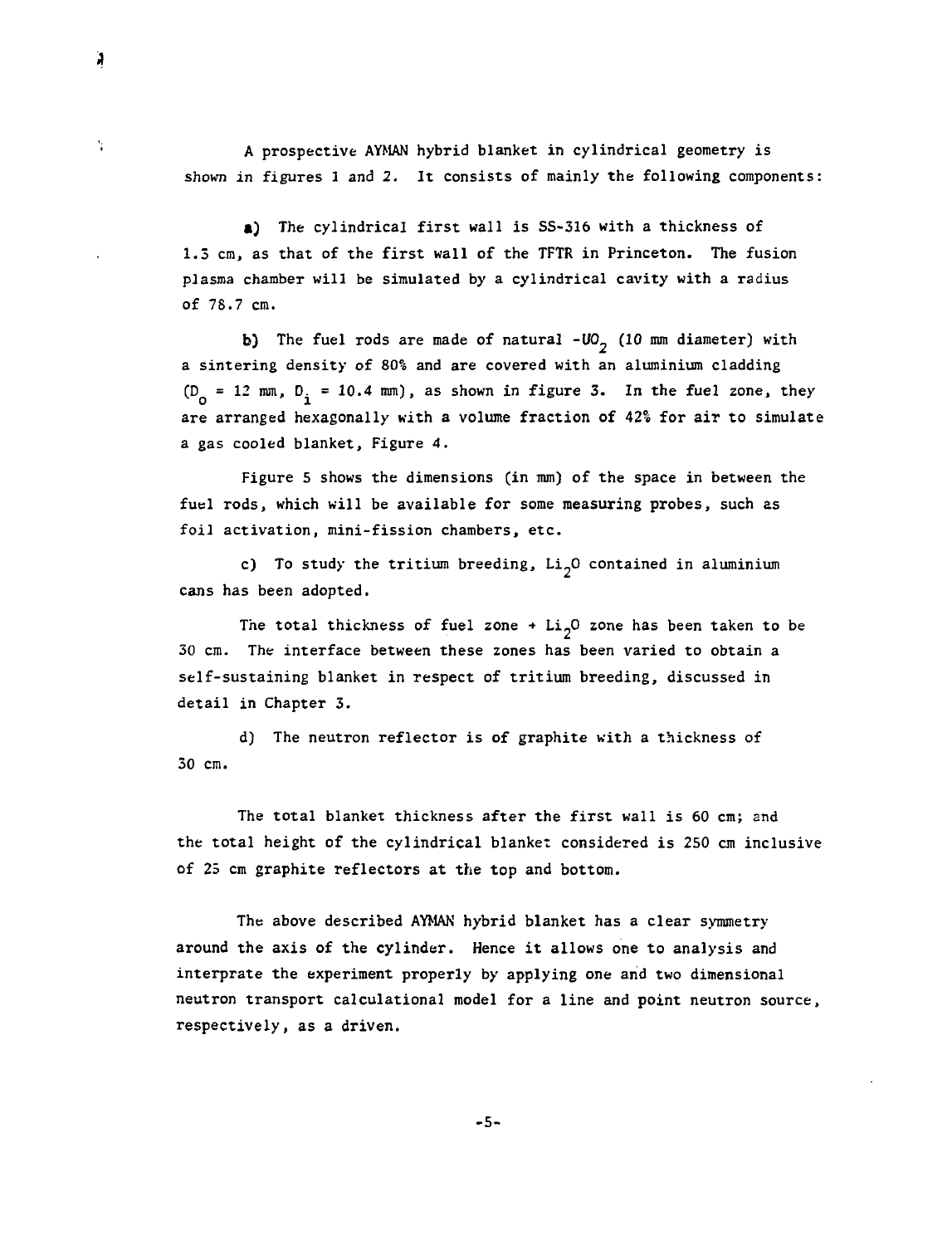Table I shows the material composition in different zones of the investigated AYMAN hybrid blankets.

The optimization of the blanket in respect of fusile and fissile material breeding (leading to its final structure) is described in the following chapter.

## 3. Numerical Calculations

All transport theoritical calculations were performed in the  $S_s-P_2$  approximation with the ANISN [27] code in cylindrical geometry, with a buckling correction for a height of 250 cm, using 100 neutron energy group data from DLC-2F [28] and DLC-24 [29] libraries.

Initially the interface between the fuel zone and the tritium breeding zone was varied in order to obtain a self-sustaining blanket in respect of tritium breeding. The calculations have shown that a blanket with 10 ranges of natural - $10^{\circ}$  rods (13 cm fuel zone thickness) and a Li.,0 zone of 17 cm thickness has a tritium breeding ratio higher than unity.

In this blanket the neutron leakage fraction is about 0.15 per incident neutron. An elegant way to reduce the neutron leakage out of a hybrid blanket is given by dispersing the strong neutron absorber (Li-6) inside the graphite reflector in the form of a sandwich structure. This increase the neutron absorption in favour of a higher tritium production and reduces the neutron leakage out of the blanket.

Table II shows the most significant neutronic data obtained from the investigated blanket configurations indicated at the bottom of the table.

As afore-mentioned, blanket B with 10 fuel rods represents a selfsustaining blanket in respect of tritium breeding ratio just above 1 needed for the fusion driver.

Different blanket structures - each with 10 fuel rods - with a dispersion of  $Li_2O$  inside the graphite reflector by keeping the same total thicknesses of the Li<sub>2</sub>O zone (17 cm) and that of the graphite zone (30 cm) have shown a decrease in the neutron leakage out of the blanket, as compared to the blanket type B.

ţ.

 $\mathbf{1}$ 

-6-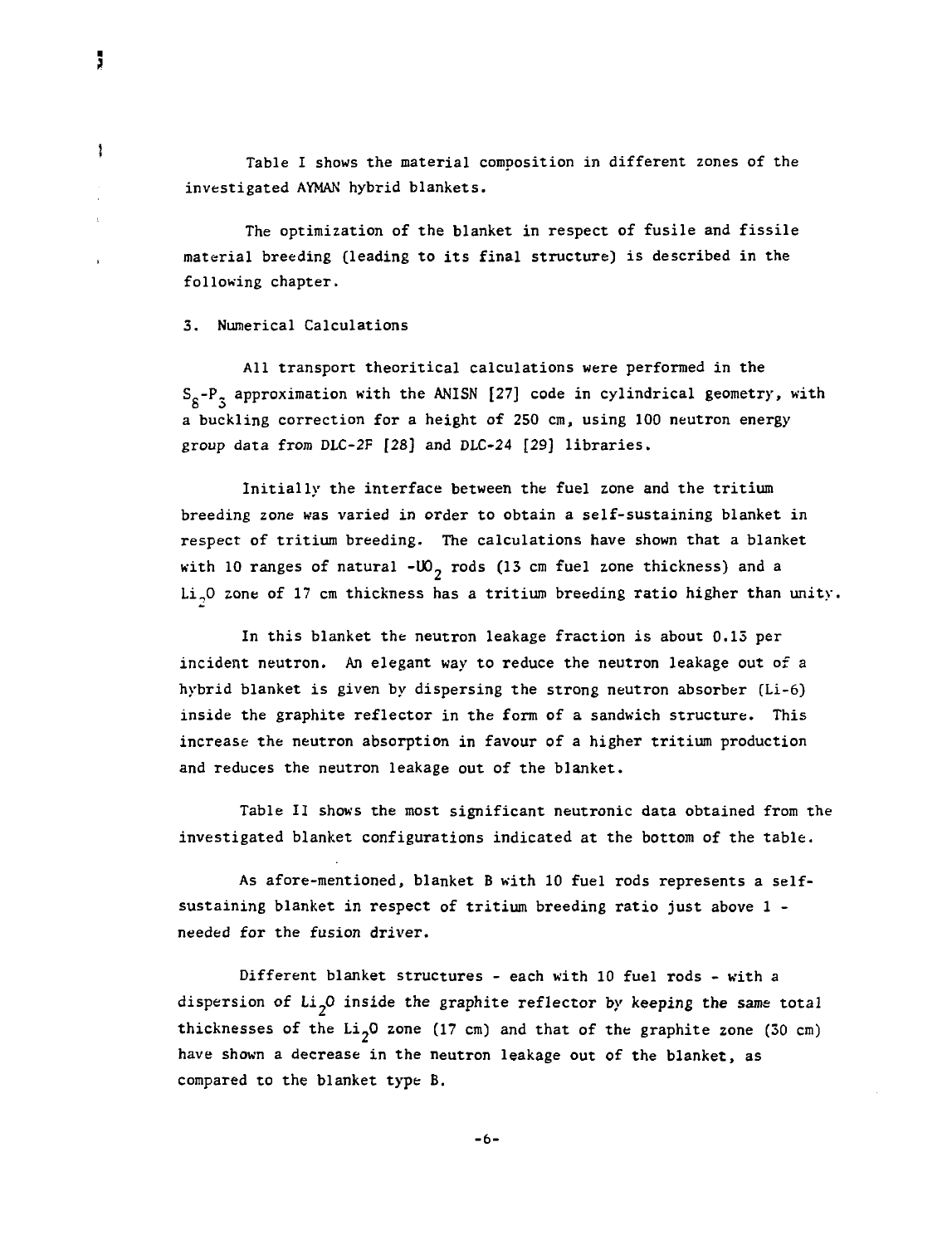Blanket D has the highest tritium breeding and the total breeding ratios. The neutron leakage is reduced by a factor of 2.18, as compared to the leakage in blanket B

 $\mathcal{L}$ 

×ţ.

Whereas the blanket type E has the highest fissile breeding ratio and lowest neutron leakage fraction. The latter is reduced by a factor of 3, as compared to the blanket B. But, the tritium breeding in the blanket E is reduced, as compared to the blankets B and D. A thin Li.O layer between the first wall and the fuel zone (blankets F and G) leads to higher tritium production in Li-7, but the overall neutronic performance decreases, compared to blanket B.

Under these considerations, the blanket D can be assigned as the optimium blanket among the investigated configuration in respect of the neutron economy.

Figure 6 shows the spatial variation of the fusile and fissile breeding, the fission density and the fission meutron production in the fuel and tritium breeding zones of the blanket type D. One can recognize easily that the  $Li-6(n,a)T$  reaction is higher in the neighbourhood of the graphite zones and is depressed towards the middle of the Li<sub>2</sub>O zones which clearly demonstrates the advantage of a sandwich structure in respect of the tritium breeding.

Figure 7 depicts threshold detector responses in the blanket type D for a point neutron source strength of 1.5 x  $10^{11}$  n/sec, or a line source strength of 10<sup>9</sup> (sec.cm).

The activities  $A_i$  for the Cu(n,p), Fe(n,p) and Cu(n,2n) threshold detectors have been calculated according to :

$$
A_{i} = \Sigma_{i} \cdot \phi (1 - e^{-\lambda_{i}T})
$$
 (2)

 $\Sigma_i$ : Macroscopic threshold reaction cross section for 1 gram of detector foil

 $\lambda_i$  : Decay constant of the isotope produced by activation T : Irradiation time (8 hours)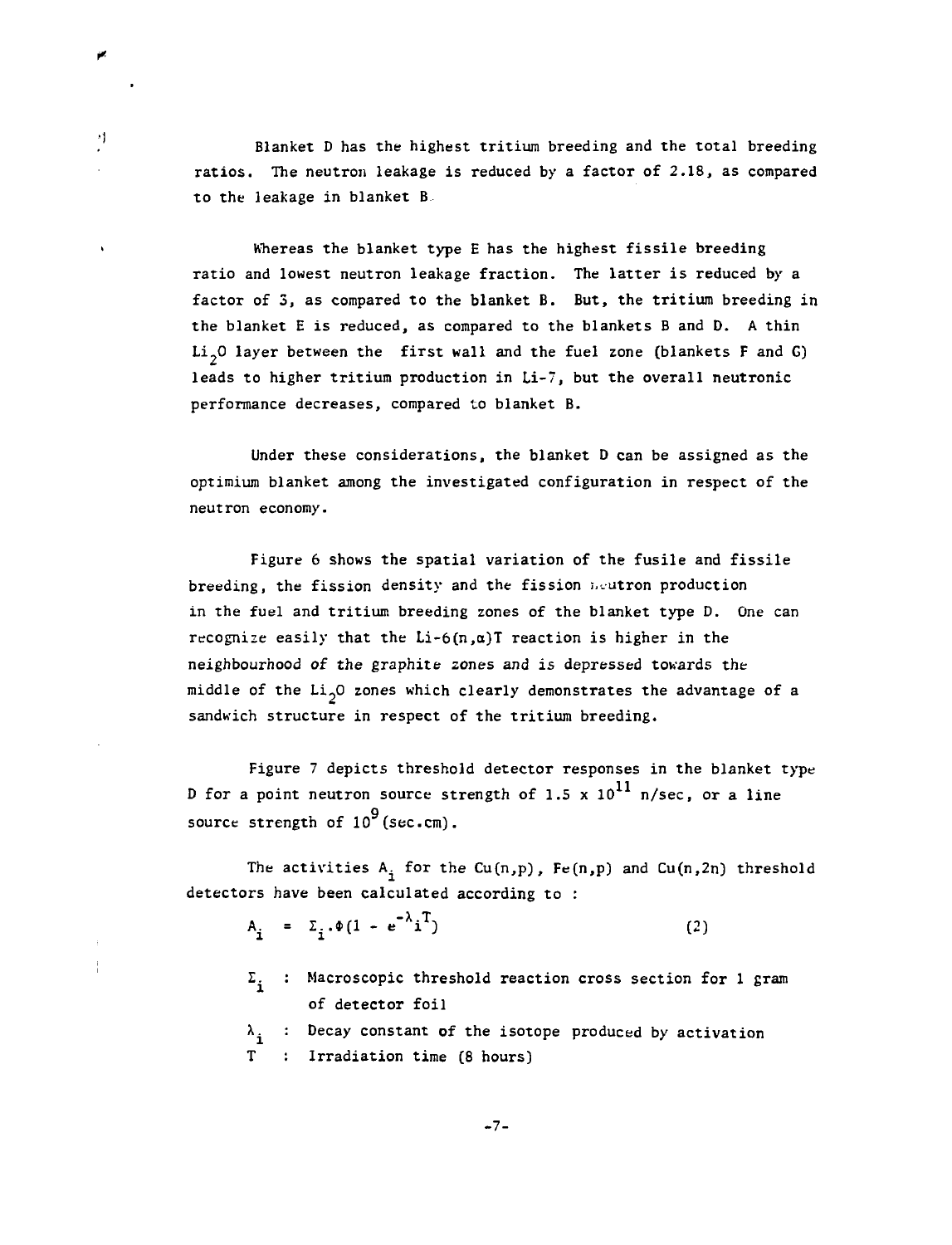The activities for the Th<sup>232</sup>(n,f) and  $U^{238}(n,f)$  threshold detectors represent the fission rate per gram of the corresponding fissionable material in a miniature fission chamber.

νj

One can see in figure 7 that with a relatively modest neutron generator yield of 1.5 x  $10^{11}$  n/sec, the detector activities are sufficiently high enough to conduct experiments which could lead to the determination of the fast neutron flux spectra through unfolding methods.

It was felt that it would be worthwhile to investigate the neutron spectrum in different regions of the blanket D.

Figure 8 shows the neutron spectrum in the first wall. Though rhe 34-MeV peak dominates, but there is an important contribution to the spectrum which stems from the fission neutrons and also from the reflected fusion neutrons. The latter is a direct consequency of the cylindrical geometry of the blanket. The ratio of the 14-MeV-peak to the second maximum below 1 MeV is about 4.

Figure 9 depicts the neutron spectrum in the middle of the fuel zone. This spectrum is softer than in the first wall. The ratio of the 14-MeY-peak to the second maximum below 1 MeV is decreased to a value around 2. We remember that this ratio in a comparable LOTUS blanket had been evaluated as approximately 8 (see figure 5 in ref. [18]). This demonstrates clearly that the neutron spectrum in a plane geometrical hybrid blanket differs greatly from that of a spectrum in a prospective hybrid power plant. Where the hybrid blanket has to cover the fusion plasma by a space angle nearly  $4\pi$ .

Figure 10 shows the neutron spectrum in the first  $Li<sub>2</sub>O$  zone adjacent to the fuel zone.

Figures 11 and 12 shows the neutron spectra in the second and third  $Li<sub>2</sub>0$  zones of the blanket D respectively. As the thicknesses of these zones are only 4 cm each, the drop in the lower energy neutron

-8-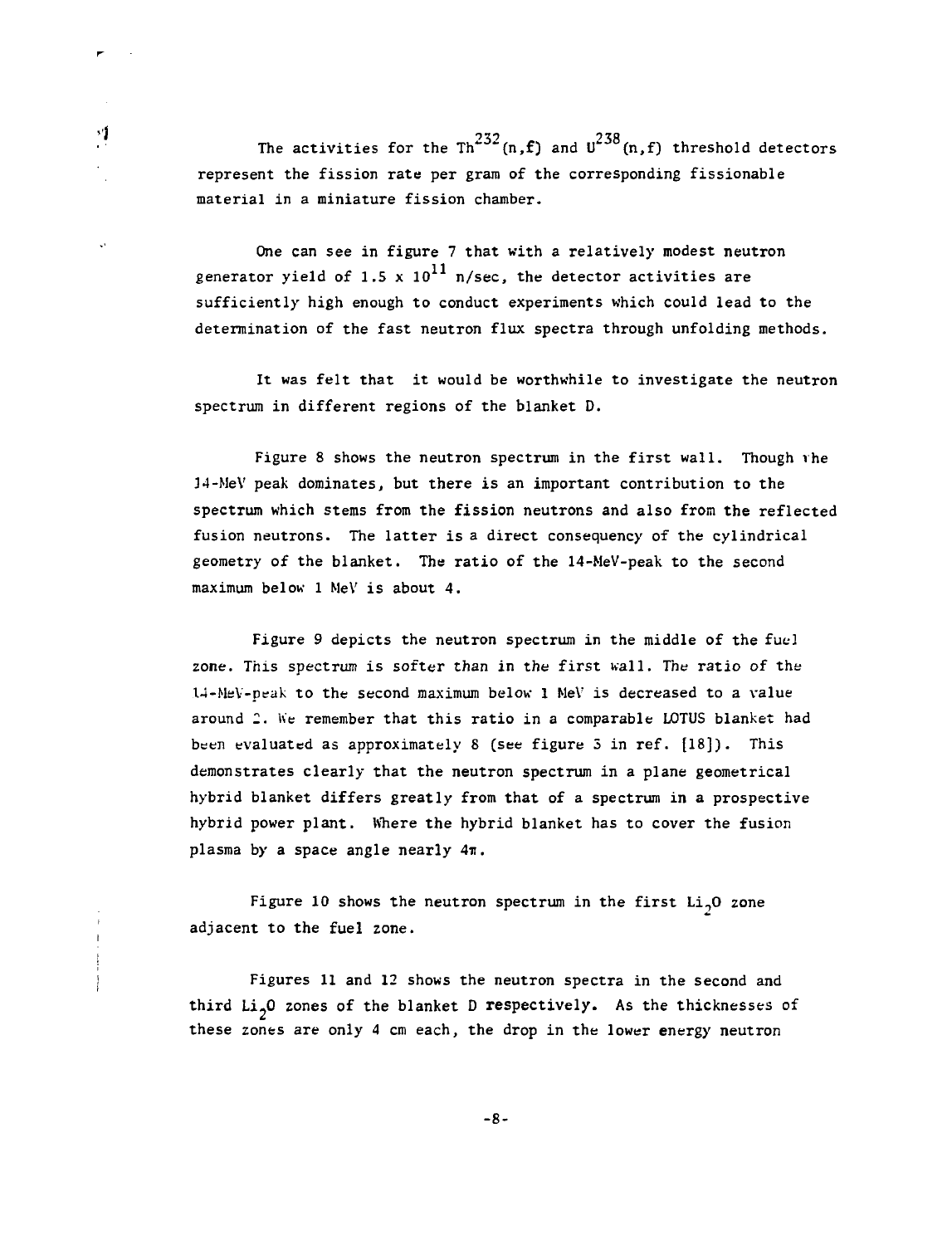flux is less drastical as compared to that in the first  $Li<sub>2</sub>O$  zone with a thickness of 9 cm.

For a better comprehension of the shift in the neutron spectrum it is useful to investigate the average neutron energy in the blanket, defined in this work as :

$$
E^* = \frac{fE \cdot \Phi(E) \cdot dE}{f \Phi(E) dE}
$$
 (3)

The average energies against the blanket thickness is plotted in figure 13. There is a continuous decrease in neutron energy by deeper penetration with some small ossilations by passing from the graphite zones into the  $Li<sub>2</sub>O$  zones where the average neutron energy shows a small increase due to the strong neutron absorption at lower energies.

Table III shows the characteristics of the neutron spectra at the right boundaries of different zones of the blanket D with penetration of the neutrons in this blanket (excluding the thermal energy group in the DLC-2 library below 0.4 eV). It is interesting to note that the neutron fraction 1.1791 entering the first  $Li<sub>2</sub>O$  zone will be depressed to 0.6797. Furthermore, the neutron fractions 0.5044 and 0.2388 entering the second and third  $Li_{2}$ O zones will be depressed to 0.2932 and 0.1149, respectively.

The left leakage fraction from the graphite zones are negligable, whereas other zones reveal certain left leakage fractions, not negligable as compared to the right leakage fractions in the respective zones.

Table IV depicts the fraction of neutron right leakage above certain selected energies, such as, >10 MeV, >1 MeV and >0.1 MeV. These values reflect a great deal of information about the neutron spectra by deeper penetration in the blanket.

-9-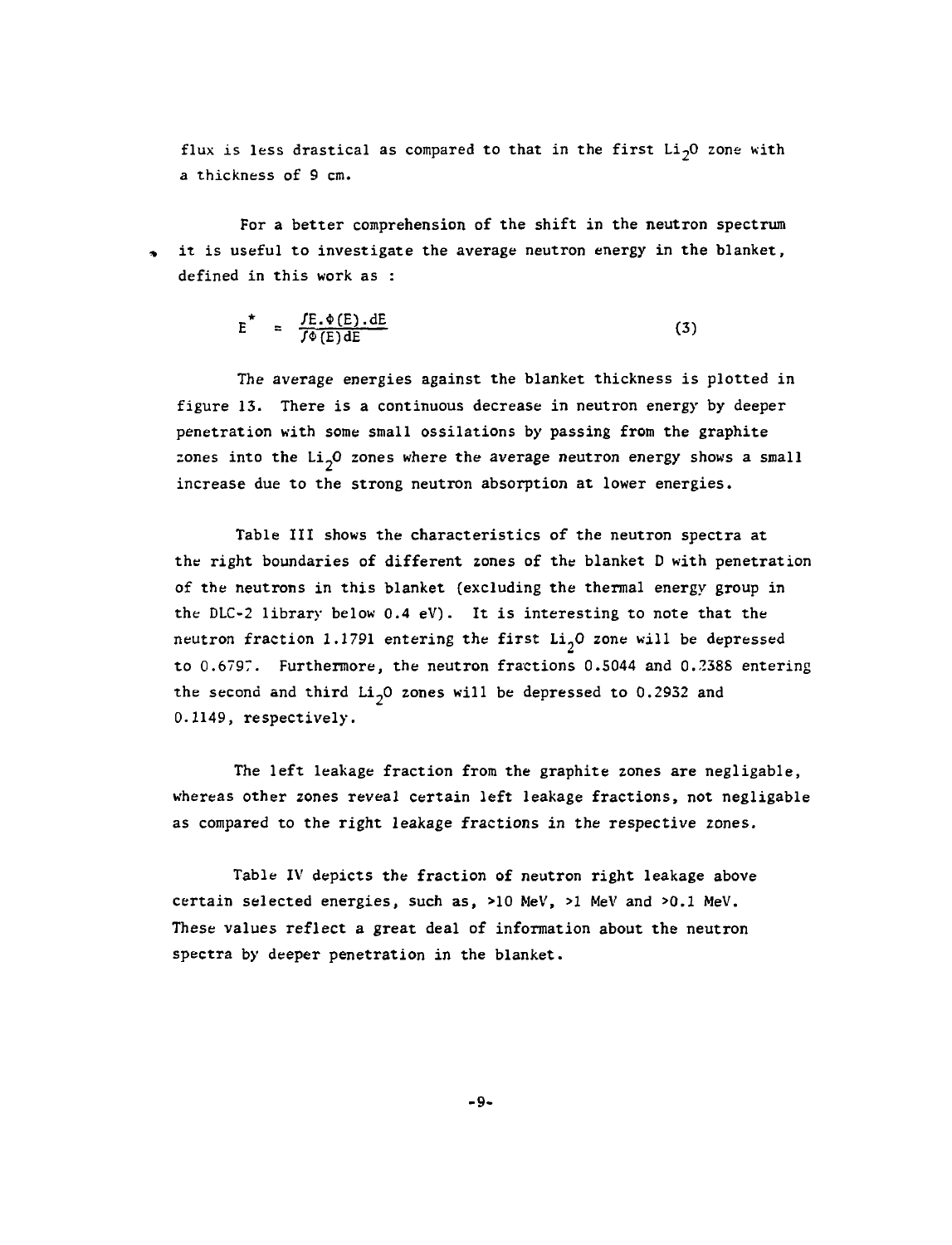### 4. Discussion

ì

The present work has evaluated the neutronic performance of a prospective experimental fusion-fission hybrid blanket in cylindrical geometry, as a closed geometry blanket is needed to perform reliable experiments in the field of hybrid neutronics.

By moving a point neutron source along the axis of the cylindrical blanket with a constant velocity, it is possible to simulate a line source. This would allow one to perform experiments in a one-dimensional cylindrical geometry conditions which would greatly facilitate the interpretation of the experiments with numerical codes. Furthermore, this geometry will be compatible with the tandem mirror hybrid reactor design concept [3].

The calculations have shown that an experimental blanket with 10 ranges of fuel rods, making a 13 cm thick fuel zone and a 17 cm thick  $Li_0O$ zone would give a self-sustaining blanket in respect of tritium breeding.

The investigations have demonstrate that the breeding characteristics of a hybrid blanket can be improved by dispersing the Li.,0 zone into the graphite reflector in form of a sandwich structure. This measure also reduces the neutron leakage out of the blanket.

Although foil activation measurements require a relatively strong neutron source, our calculations have shown that a modest neutron generator with an output of 1.5 x  $10^{11}$  n/sec would make it possible to activate threshold detector to satisfactory levels.

Finally, it would be worthwhile to discuss whether such an experimental facility would have any prolific aspect.

Table II shows that the maximum plutonium production among the blankets with 10 fuel rods would be possible with the blanket type E (0.6 per incident fusion neutron).

-10-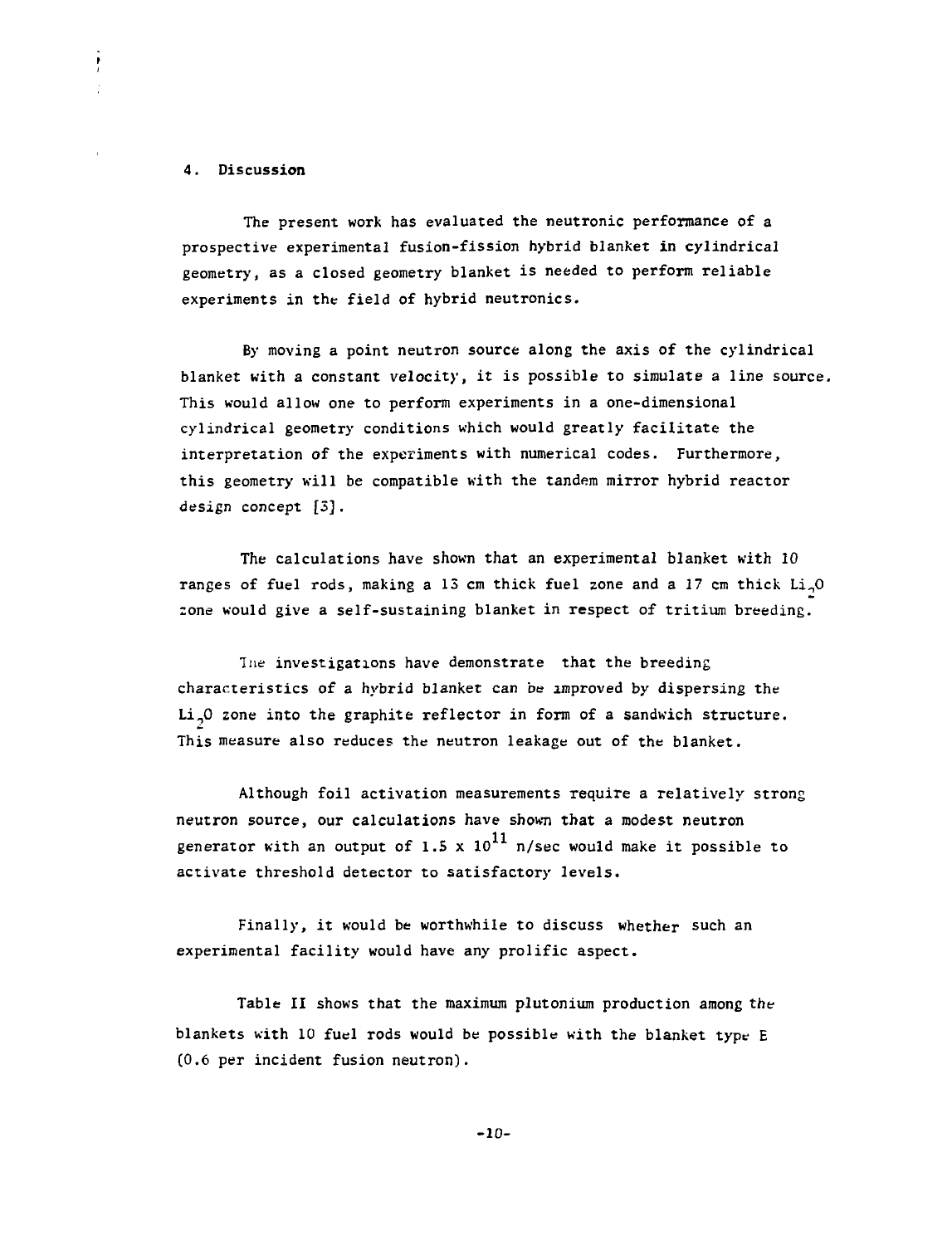By using a neutron generator with an output of 1.5 x  $10^{11}$  n/sec and by an operational program of 100 hours/month - which is hardly to achieve within the frame work of an experimental program - the total plutonium production would yield into 154 ugr/year which will be generated in dilluted form in a  $U_2$  mass of more than 5 tons. A commercially available rotating target generator with a neutron source strength of 3 x  $10^{12}$  n/sec would lead to the production of .003 gm plutonium per year. Even this value represents a plutonium concentration of less than one a ppb in the natural uranium which can not be extracted by chemical methods.

Hence, one can conclude easily that the prospective AYMAN hybrid blankets will not have any prolific potential.

According to the results we have achieved in Table II, with 4.06676 multiplication factor, the Pu $^{239}$  fuel production in the blanket of 1 GWe fission-fusion hybrid reactor can be estimated as following

1 fusion neutron  $+$  17.6 MeV Therefore, 1 fusion reaction will give 17.6 MeV x 1.6021 x  $10^{-13}$  watt.sec/MeV = 2.8197 x  $10^{-12}$  watt.sec.

Therefore, the fusion neutron produced per sec. in 1 GWe reactor

$$
\mathtt{is}:\qquad \qquad \mathsf{g}
$$

 $\frac{10}{-12}$  = 3.5465 x 10<sup>20</sup> fusion/sec. 2.8197 x 10 The number of Pu atoms produced per sec = .43106 x 3.5465 x  $10^{20}$  = 1.528 x  $10^{20}$  Pu/sec But we know that  $N = \frac{AVO - X}{\epsilon}$ Therefore  $M = \frac{N.A}{N} = \frac{1.528 \times 10^{20} \times 239}{N} = 6.0633 \times 10^{-2}$  pm Pu/sec Avo 6.023 x  $10^{23}$ Therefore, Pu production/year

= 6.0635 x  $10^{-2}$  x 3.1557 x  $10^{7}$  sec/year x 50 % (load factor) = 9.5670 x  $10^5$  gm = 956.70 kg/year.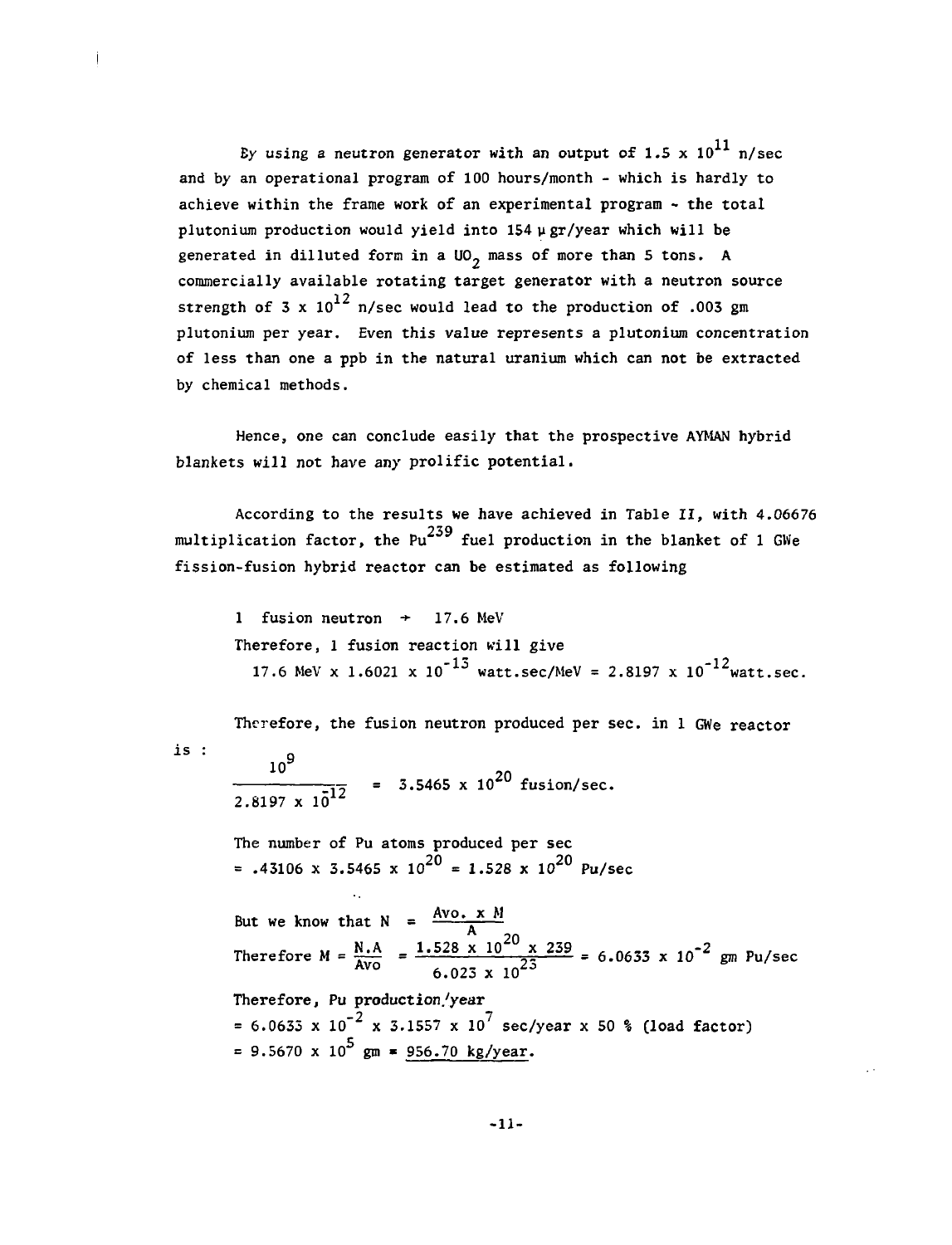To estimate the number of LWRs that can be fueled by utilizing the above new fuel, assuming 1000 MWe power of each reactor;

1 fission neutron  $+$  200 MeV

Therefore, fission reaction produced by 1 Pu atom fuel, 200 MeV x 1.602 x  $10^{-13}$  watt.sec/MeV = 3.2042 x  $10^{-11}$  watt. sec.

Therefore, Pu inventory needed for every 1000 MWe fission reactor, can be calculated as

$$
\frac{3x10^{9} \text{ watt } x \ 3.1557 \times 10^{7} \text{ sec/year } x \ 60\%} \text{ (load factor)}
$$
  
3.2042 x 10<sup>-11</sup> wat.sec/Pu  
= 1.7728 x 10<sup>27</sup> Pu atoms.

The total Pu fuel inventory needed to run one reactor can be calculated as

$$
\frac{1.7728 \times 10^{27} \times 239}{6.023 \times 10^{23}} = 7.0345 \times 10^{5}
$$
 gm = 703.45 kg fuel

But for continuous operation of LWRs, the conversion factor of the reactor should be considered, therefore the continuous fuel consumption can be calculated as following

703.45 kg x  $(1-r) = 703.45$  x  $.3 = 211.04$  Kg

This means, one fission-fusion hybrid reactor (with comperable neutronic performance) can supply up to five light water reactors.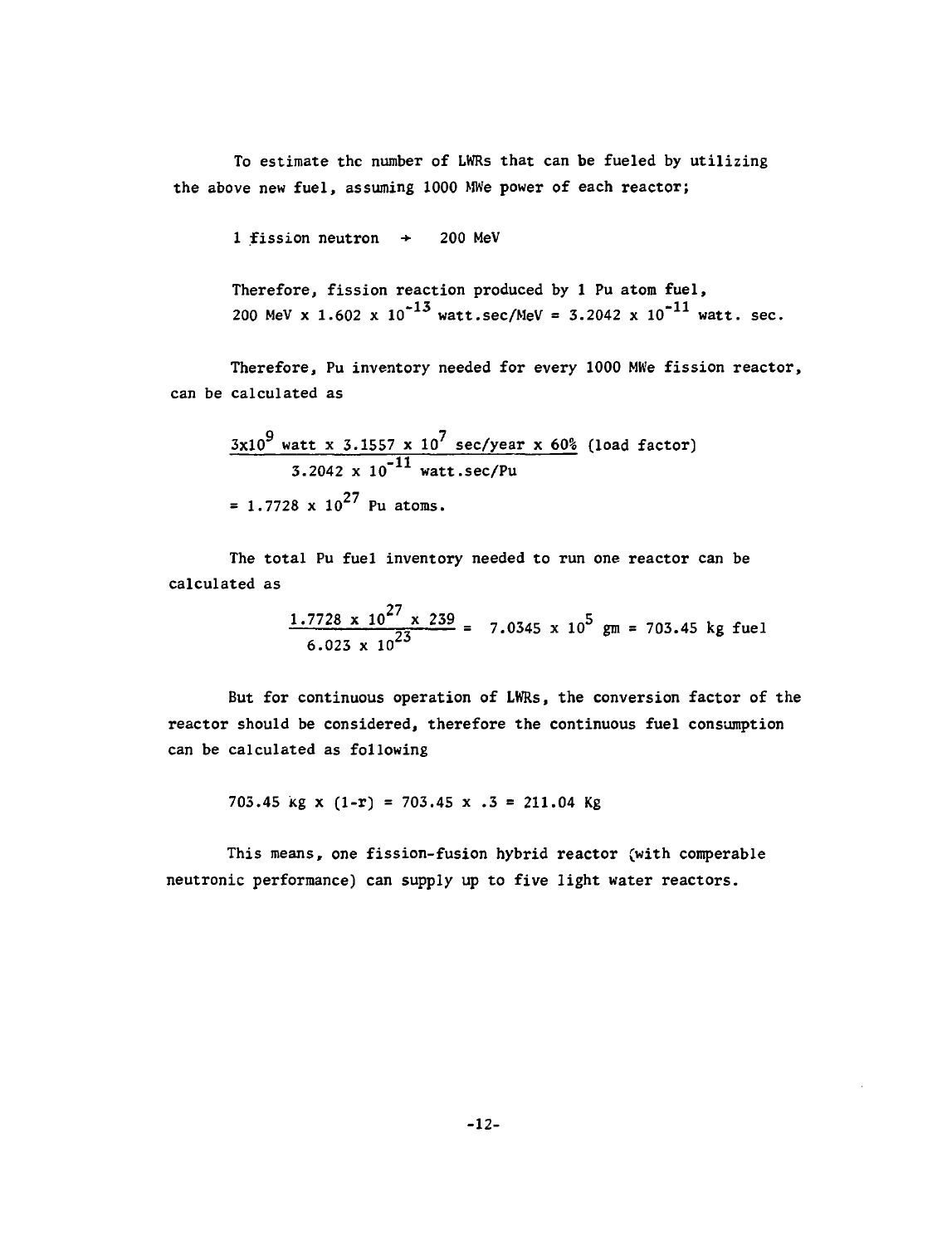### **REFERENCES**

ř  $\mathfrak{f}% _{k}$ 

- 1. Proceedings of US-USSR Symposium on Fusion-Fission Reactor, ILL-Report, CONF-760733 (July 13-16, 1976).
- 2. Youssef, M.Z., R.K. Conn : A survey of fusion-fission system designs and nuclear analysis, University of Wisconsin, UNFLM-308 (June 1979).
- 3. Lee, J.D., et al. : Feasibility study of a fission-supressed Tandem-mirror hybrid reactor, LLNL, UCID-19327 (April 1982).
- 4. Bachmann, H., et al. : Neutorn spectra and tritium production measurements in a lithium sphere to check fusion reactor blanket calculations, Nuclear Science and Engineering, Vol. 67, p. 74 (1978).
- **5. Kuijpers, L. : Experimental model studies for a fusion reactor blanket, Kernforschungsanlage Julich-Nr. 1356, Ph.D. Thesis (Nov. 1976).**
- 6. Herzing, R. : Erprobung neutronenphysikalischer Rechenverfahren **an Lithiumblanketmodellen fur, einen Fusionsreaktor, Kernforschungsanlage Julich-Nr. 1357, Ph.D. Thesis (Dec. 1976).**
- **7. Weale, J.K., et al. : Measurement of the reaction rate distribution produced by a source of 14 MeV neutrons at the center of a uranium metal pile, Journal of Nuclear Energy, Vol. 14, p. 91 (1961).**
- **8. Shieff, H.E.J., et al. : Measurement of the reaction rate distributions produced in a large thorium cylinder by a central source of D-T neutrons, AWRE-Report NO. 0 20/77 Aldermaston, Berkshire, UK (July 1977),**
- **9. Sahin, S., et al. : Basis structure of the fusion-fission (hybrid) reactor experimental research project in Laboratoire de genie atomique de l'EPFL, Atomkernenergie/Kerntechnik, Vol. 36, p. 33 (1980).**

-13-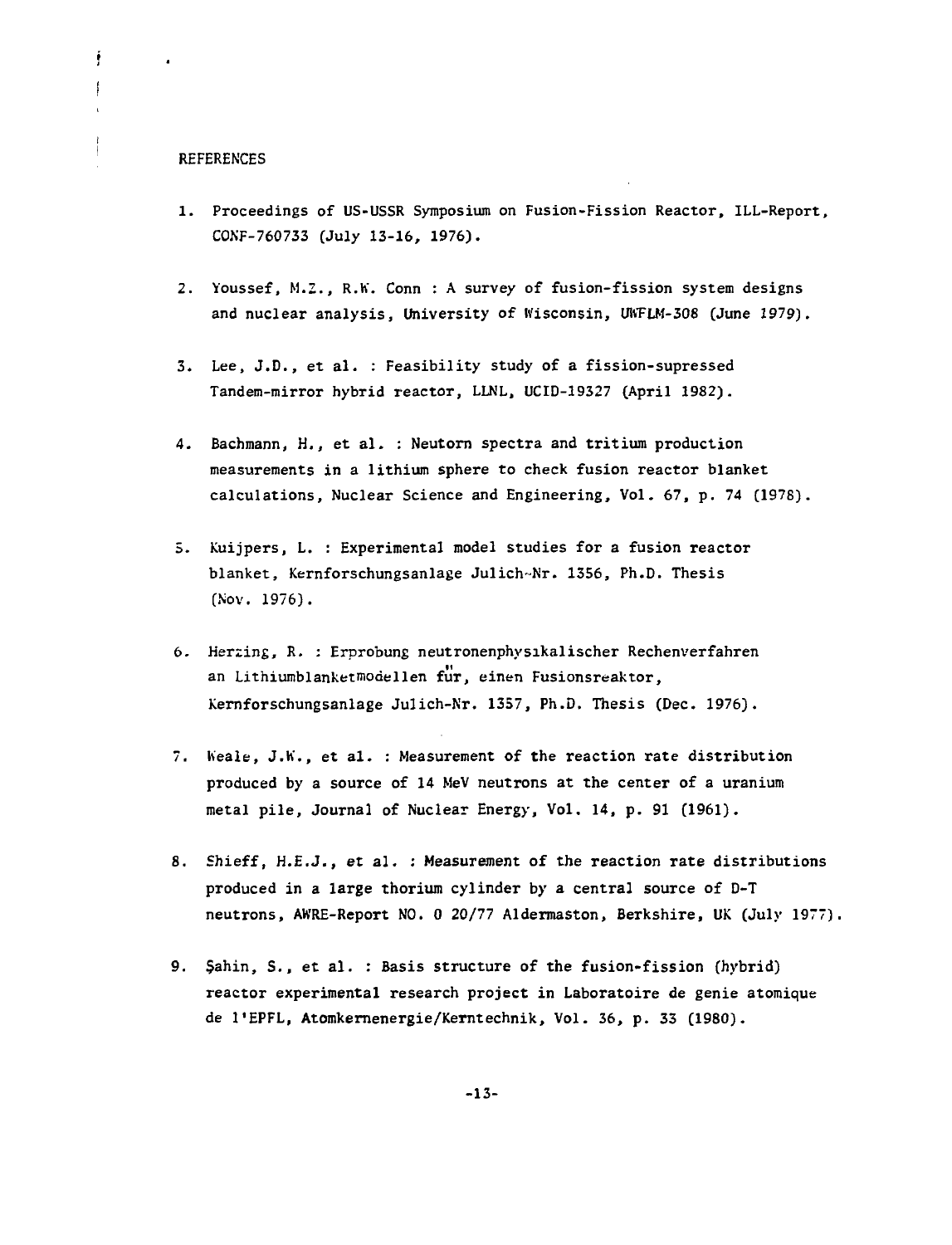- 10. Maekawa, H., J. Seki : Absolute fission rate distributions in lithium and hybrid fusion blanket assemblies, (1) Experimental method and results, J. Nucl. Sc. Technol., Vol. 14, p. 97 (1977); (II) Analysis and Evaluation, J. Nucl. Sci. Technol., Vol. 14, p. 210 (1977).
- 11. Rapport d'activite 1984, Department of Physic, Swiss Federale Institute of Technology in Lausanne (1984).
- 12. Schmidt, K.A., G. Reinhold : The Haefely-GFK Fast Neutron Generator, Int. J. Radiation Oncology Biol Phys., Vol. 3, p. 373, Pergamon Press (1977).
- 13. Sahin, S., Calinon R., G.N. Woodruff : A Neutronic Analysis of Lanthanides as Neutron Multipliers for Hybrid and Fusion Blankets, Transactions of the American Nuclear Society, Vol. 35, p. 132 (Nov. 1980).
- 14. Sahin, S. : Investigation of lanthanides as neutron multipliers for hybrid and fusion reactor blankets, Nuclear Technology/Fusion, Vol. 40, p. 224, (1982).
- 15. Sahin, S. : A neutron physics analysis for the experimental facility LOTUS, Atomkernenergie/Kerntechnik, Vol. 41, p. 95 (1982).
- 16. Sahin, S., A. Kumar : Neutronic performance of some hybrid blankets with conventional and actinide-waste fuel, Transactions of the American Nuclear Society, Vol. 43, p. 207 (1982).
- 17. Kumar, A. S., S. Sahin : Investigation of neutronics of some (D,T)-driven experimental thorium hybrid blankets with actinide multipliers, Journal of Fusion Energy, Vol. 3, p. 185 (1983).
- 18. Sahin, S., A. Kumar : Neutronics analysis of (D.T)-driven experimental hybrid blankets, Fusion Technology, Vol. 6, p. 97, (1984).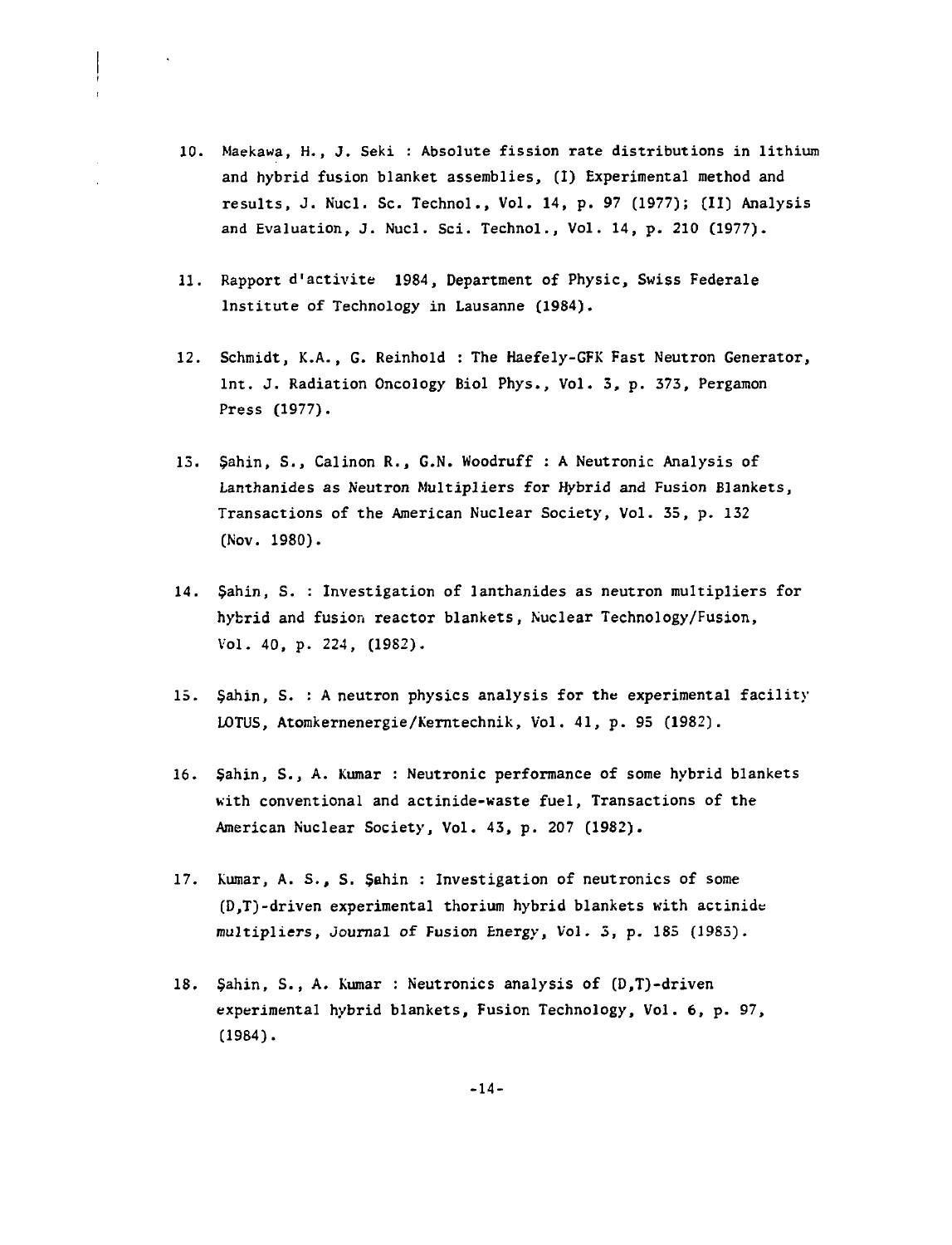19. Kumar, A., S. Sahin : (D-D)-driven experimental hybrid blankets and their neutronic analysis, Fusion Technology, Vol. 6, p. 225 (1984).

5

 $\mathcal{A}$ 

k.

 $\ddot{1}$ ÷

 $\mathfrak{f}$ 

- 20. Sahin, S., T. A. Al-Kusayer : Advanced fusion fuel driven AYMAN hybrid blankets, 6th Miami International Conference on Alternative Energy Sources, Proceedings of condensed papers, p. 161, 12-14 Dec. 1983, Miami Beach, Florida.
- 21. Al-Kusayer, T. A., S. Şahin, S. Khan : (D,T) driven thorium hybrid blankets, 6th Miami International Conference on Alternative Energy Sources, Proceedings of condensed papers, p. 344, 12-14 Dec. 1983, Miami Beach, Florida.
- 22. Sahin, S., T. A. Al-Kusayer : Nuclear Waste Actinides as Fissile Fuel in hybrid blankets, 6th Miami International Conference on Alternative Energy Sources, Proceedings of condensed papers, pp. 350, 12-14 Dec. 1985, Miami Beach, Florida.
- 25. Al-Kusayer, T. A., S, §ahin : Natural Uranium Hybrid blankets for AYMAN project, 6th Miami International Conference on Alternative Energy Sources, Proceedings of condensed papers, p. 384, 12-14 Dec. 1985, Miami Beach, Florida.
- 24. Al-Kusayer, T. A., S. \$ahin, M. Abdul Raoof : Advanced nuclear fuel production by using fission-fusion (hybrid) reactor.Project NO.16/404, Research Center, College of Engineering, King Saud University, Riyadh (1984).
- 25. Sahin, S., T. A. Al-Kusayer, M. Al-Semair, M. Abdul Raoof : Neutronic Investigations of experimental AYMAN hybrid blankets, Trans. Am. Nucl. Soc., Vol. 47, p. 151 (1984).
- 26. Keinberg, A. M., E. P. Wigner : The Physical Theory of Nuclear Chain Reactors, The University of Chicago Press (1959).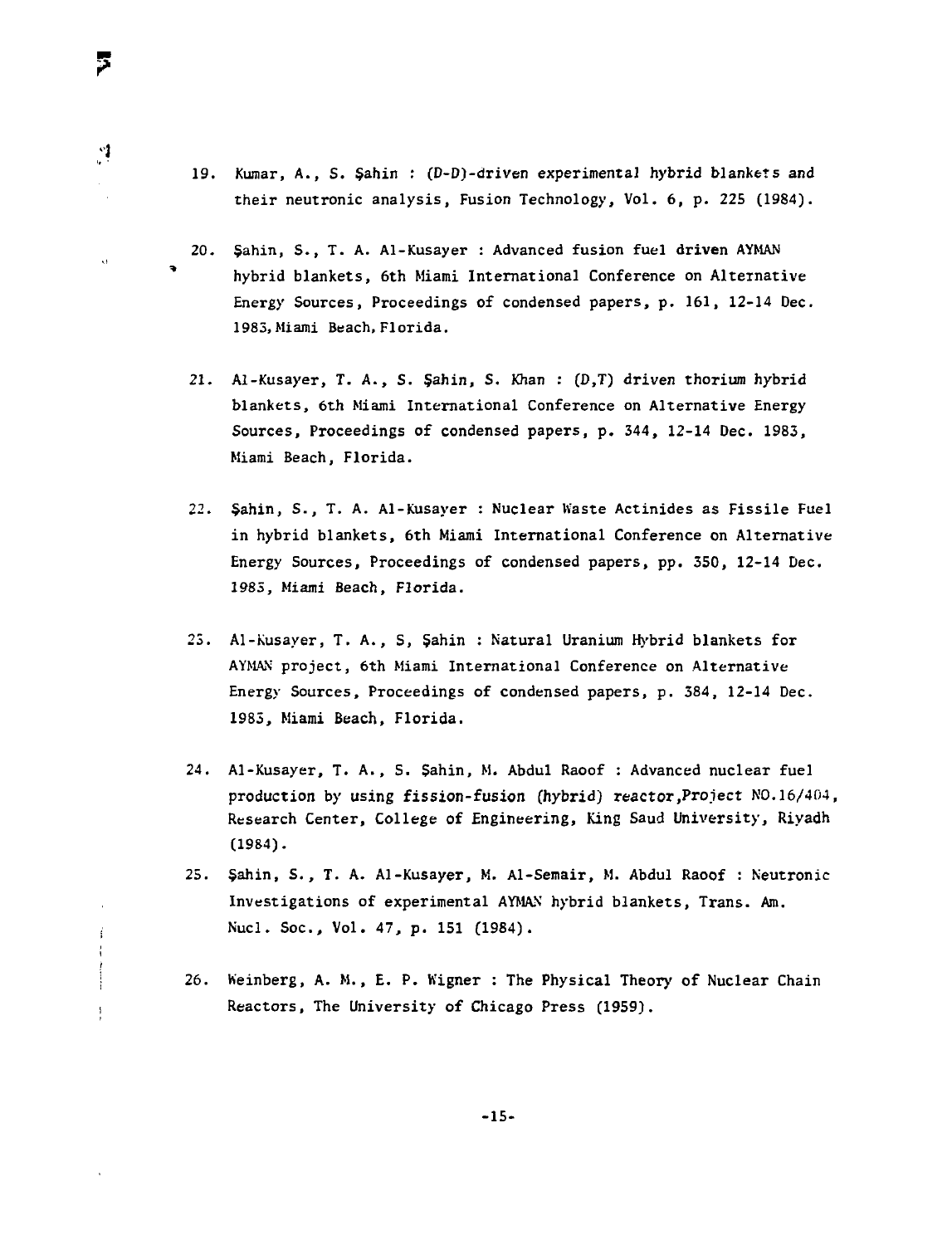

 $\frac{1}{2}$  $\mathfrak i$ ł

- 27. Engle, K. K. Jr. : ANISN, A One-Dimensional Discrete Ordinates Transport Code with Anisotropic Scattering, K-1693, Oak Ridge Gaseous Diffusion Plant (1970).
- 28. DLF-2F : 100-Group Neutron Cross-section Data Based on ENDF/B, RSIC-ORNL, Oak Ridge National Laboratory (1975).
- 29. SINEX, DLC-24 : 100-Group Neutron Reaction Cross-section Data Generated by SUPERTOG from ENDF/B, RSIC-ORNL, Oak Ridge National Laboratory (1973).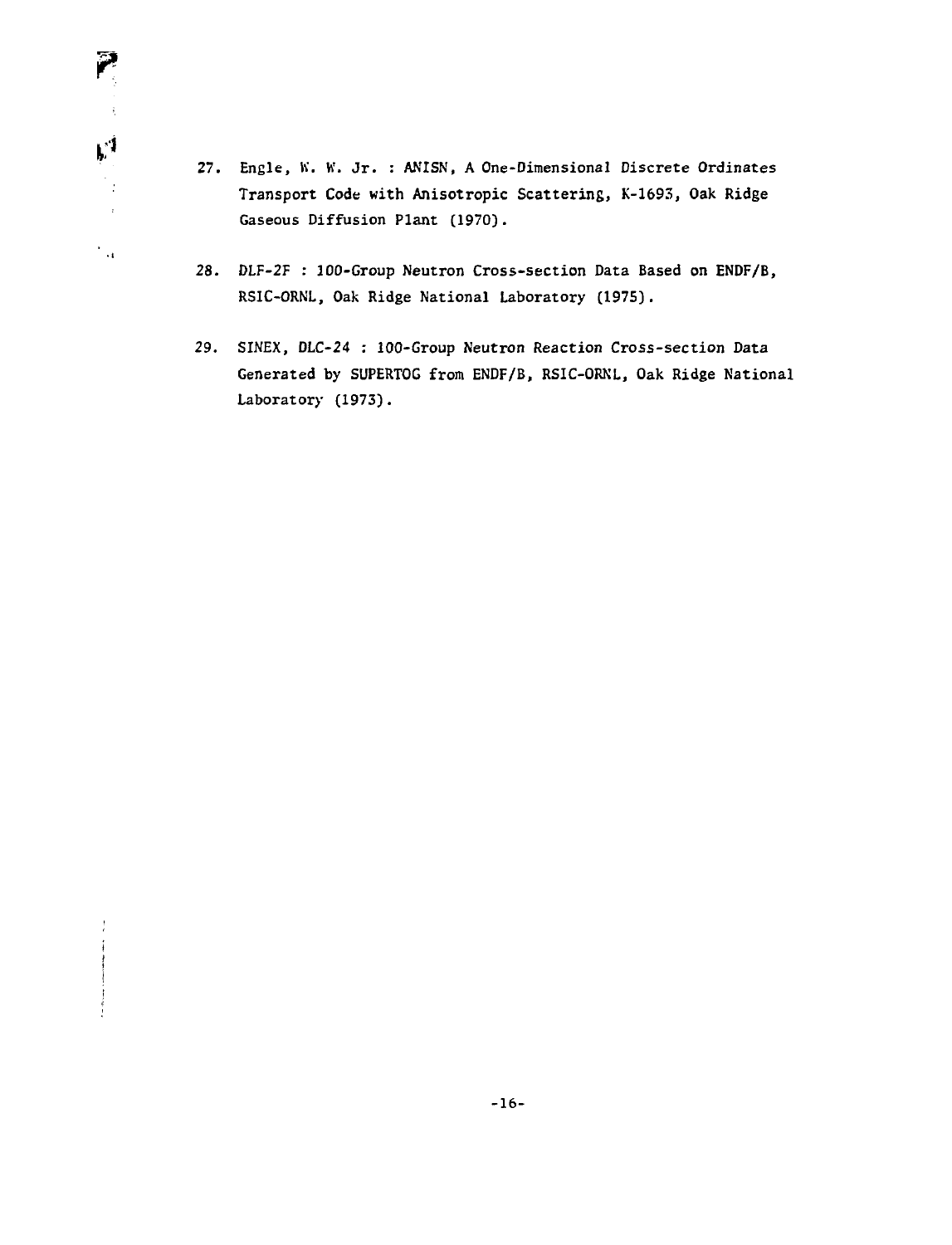| Zone       | Material          | Nuclide     | Nuclei Density<br>$({}_{10}^{30}/_{m}^{3})$ |
|------------|-------------------|-------------|---------------------------------------------|
| First Wall | SS-316            | Si          | 1.7108E-3                                   |
|            |                   | $C_{T}$     | 1.6627E-2                                   |
|            |                   | Mn          | 1.7548E-3                                   |
|            |                   | Fe          | 5.7651E-2                                   |
|            |                   | $N_{\perp}$ | 8.1863E-3                                   |
|            |                   | Mo          | 1.0022E-3                                   |
| Fuel       | natural $-W_2$    | $\Omega$    | 1.79828E-2                                  |
|            |                   | A1          | 8.70727E-3                                  |
|            |                   | $U - 235$   | 6.29401E-5                                  |
|            |                   | $U - 238$   | 8.92850E-3                                  |
| Tritium    |                   |             |                                             |
| breeding   | Li <sub>2</sub> 0 | $Li-6$      | 4.920E-3                                    |
|            |                   | $Li-7$      | $6.068E - 2$                                |
|            |                   | 0           | $3.280E - 2$                                |
|            |                   | Al          | $3.014E - 3$                                |
| Reflector  | C                 | $\mathbf C$ | 1.1284E-1                                   |

 $\epsilon$  .

# Table I. Material composition of the AYMAN Hybrid Blankets.

 $\bar{z}$ 

 $\begin{matrix} \rule{0pt}{2ex} \rule{0pt}{2ex} \rule{0pt}{2ex} \rule{0pt}{2ex} \rule{0pt}{2ex} \rule{0pt}{2ex} \rule{0pt}{2ex} \rule{0pt}{2ex} \rule{0pt}{2ex} \rule{0pt}{2ex} \rule{0pt}{2ex} \rule{0pt}{2ex} \rule{0pt}{2ex} \rule{0pt}{2ex} \rule{0pt}{2ex} \rule{0pt}{2ex} \rule{0pt}{2ex} \rule{0pt}{2ex} \rule{0pt}{2ex} \rule{0pt}{2ex} \rule{0pt}{2ex} \rule{0pt}{2ex} \rule{0pt}{2ex} \rule{0pt}{2ex$ 

 $\tilde{A}$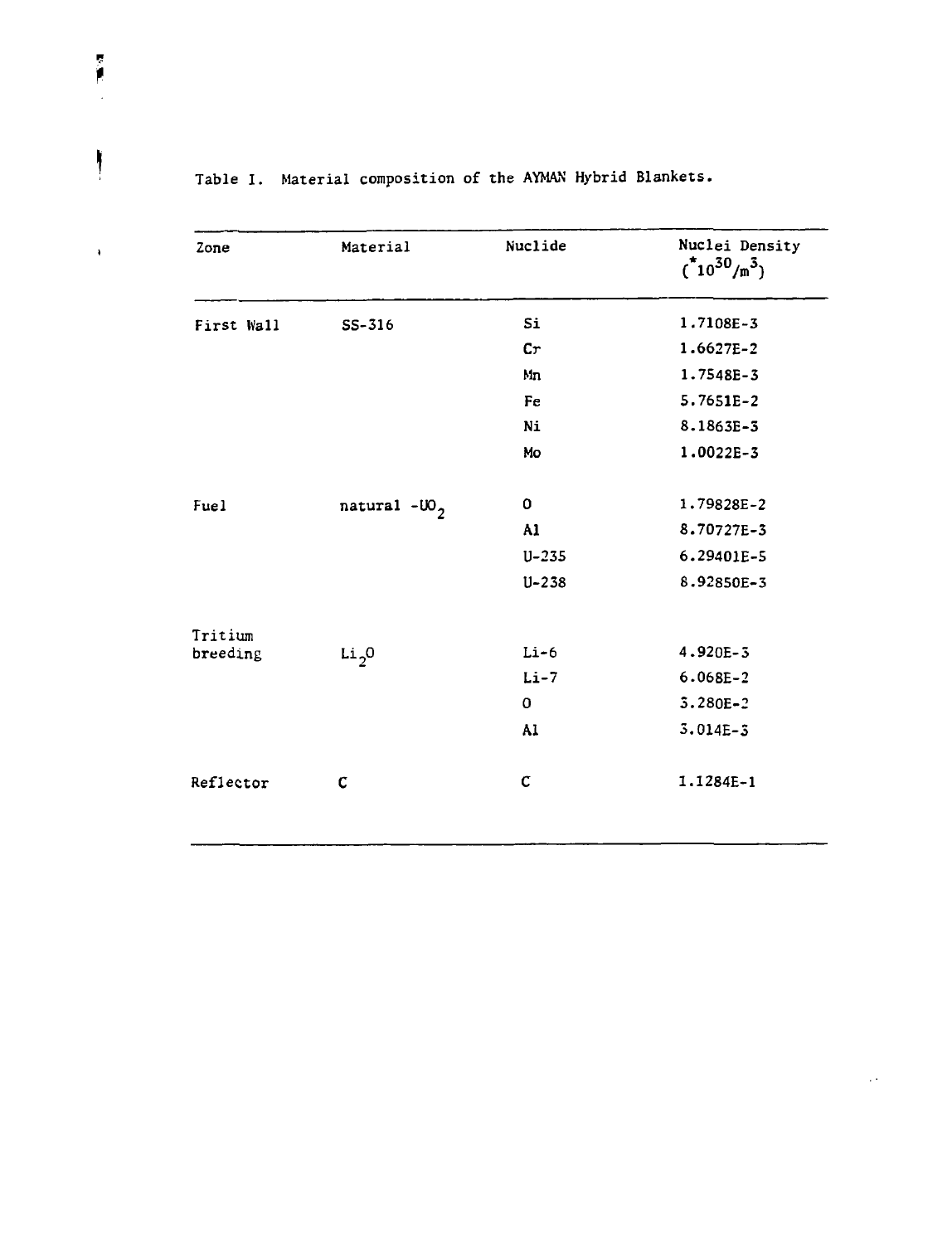| Blanket<br>type            | ٨        | B        | C.       | Ð        | E        | F        | G        |
|----------------------------|----------|----------|----------|----------|----------|----------|----------|
| $T_{6}$                    | 0.93837  | 0.89729  | 0.69702  | 0.94711  | 0.78201  | 0.84847  | 0.86052  |
| $\mathbf{r}_7$             | 0.24184  | 0.12575  | 0.053647 | 0.10497  | 0.049662 | 0.16908  | 0.1706   |
| Ŧ                          | 1.18021  | 1.02304  | 0.75066  | 1.05208  | 0.83167  | 1.01755  | 1.03113  |
| $u^{235}(n, f)$            | 0.00627  | 0.01799  | 0.03052  | 0.018788 | 0.026191 | 0.015282 | 0.015185 |
| $(n, f)$ <sub>total</sub>  | 0.09127  | 0.19099  | 0.25962  | 0.19202  | 0.2014   | 0.144    | 0.14387  |
| $u^{238}(n,\gamma)$        | 0.136    | 0.40041  | 0.70692  | 0.43106  | 0.60451  | 0.36891  | 0.36516  |
| Fusile+fissile<br>breeding | 1.31621  | 1.42345  | 1.45758  | 1.48314  | 1.43618  | 1.38646  | 1.39629  |
| $u^{238}(n, 2n)$           | 0.050386 | 0.094048 | 0.11873  | 0.094081 | 0.0945   | 0.074937 | 0.074934 |
| Leakage                    | 0.091456 | 0.13226  | 0.18198  | 0.060887 | 0.043552 | 0.076314 | 0.069059 |
| $**$ M                     | 2.6245   | 4.029    | 4.947    | 4,06676  | 4,1443   | 3.347    | 3.3494   |
| $k_{eff}$                  | 0.23579  | 0.37837  | 0.4437   | 0,37961  | 0.3885   | 0.31182  | 0.311662 |

كالمستعدد والمعارف والمتلاحظ وبروانهم

 $-$  and  $-$ 

Table II. Neutronic performance of (D,T) driven hybrid blankets within the framework of AYMAN experimental **program fper incident 14 MoV neutron).**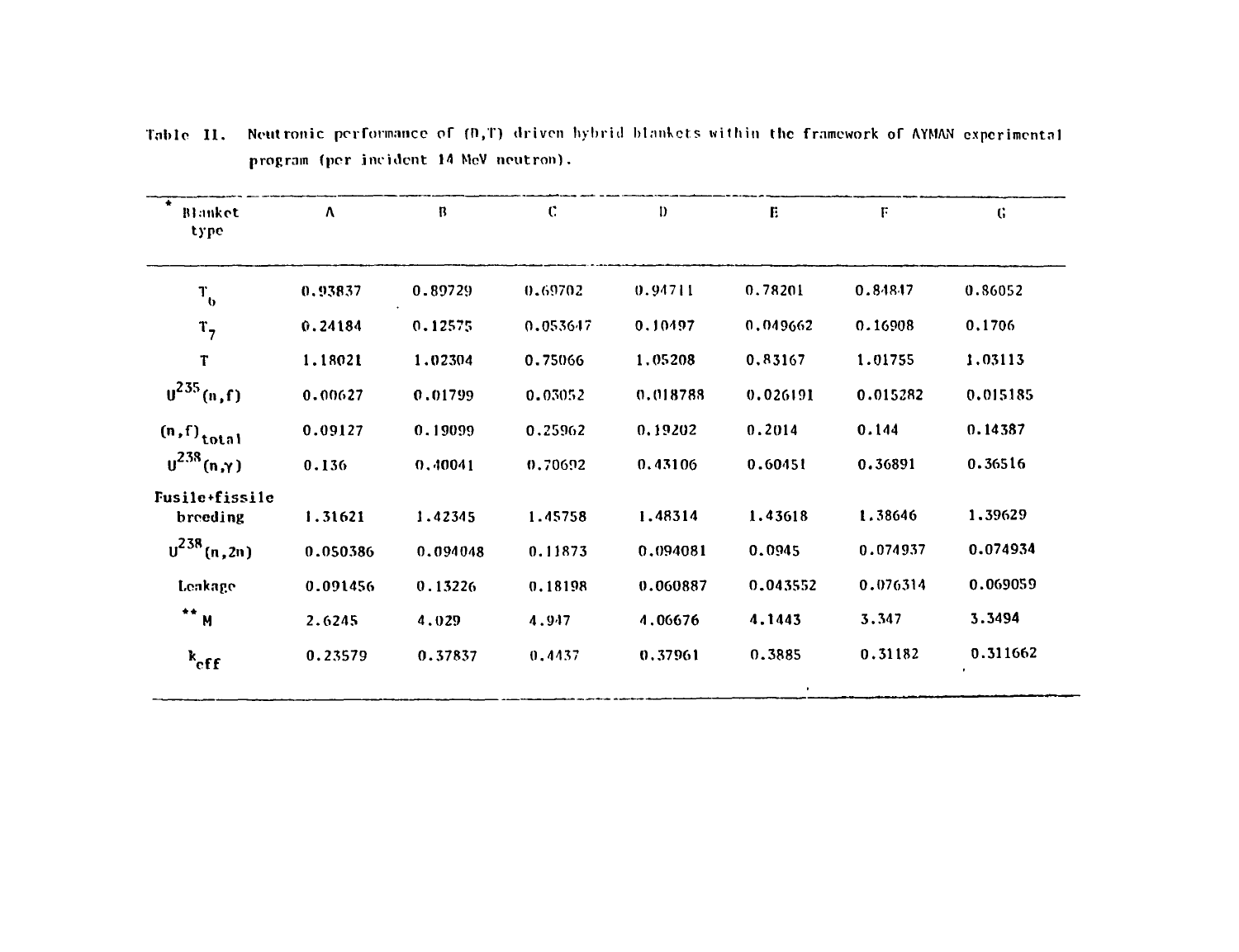$\sim$   $\sim$   $\sim$   $\sim$   $\sim$   $\sim$   $\sim$ 

### \* Structure of the blankets

**A** : 1.3 cm SS + 5 cm fuel (4 ranges) + 25 cm  $Li_2O$  + 30 cm C **B** : 1.3 cm SS + 13 cm fuel (10 ranges) + 17 cm  $1.1<sub>2</sub>$ O + 30 cm C **C** : 1.3 cm SS + 21 cm fuel (16 ranges) + 9 cm  $Li_2O$  + 30 cm C **D** : 1.3 cm SS + 13 cm fuel + 9 cm Li<sub>2</sub>O + 6 cm C + 4 cm Li<sub>2</sub>O + 6 cm C + 4 cm Li<sub>2</sub>O + 18 cm C *V.* **1.3 cm SS + 13 cm fuel + 6 cm C + 5 cm Li**<sub>2</sub>0 + 6 cm C + 6 cm Li<sub>2</sub>0 + 6 cm C + 6 cm Li<sub>2</sub>0 + 12 cm C **F** : 1.3 cm SS + 3 cm  $\text{Li}_2\text{O}$  + 13 cm fuel + 10 cm  $\text{Li}_2\text{O}$  + 8 cm C + 4 cm  $\text{Li}_2\text{O}$  + 22 cm C **G** : 1.3 cm SS + 3 cm  $Li_2O + 13$  cm  $fuc1 + 11$  cm  $Li_2O + 10$  cm C + 3 cm  $Li_2O + 20$  cm C. **\*\* M Fissio n energy rclc.-i^o • neutron licit rclc;ts e in l.itluum 14** MeV  $\rightarrow$  **14** MeV

 $\mathcal{F}_{\mathcal{G}}$ 

 $\mathbf{z} = \mathbf{z}$  ,  $\mathbf{z} = \mathbf{z}$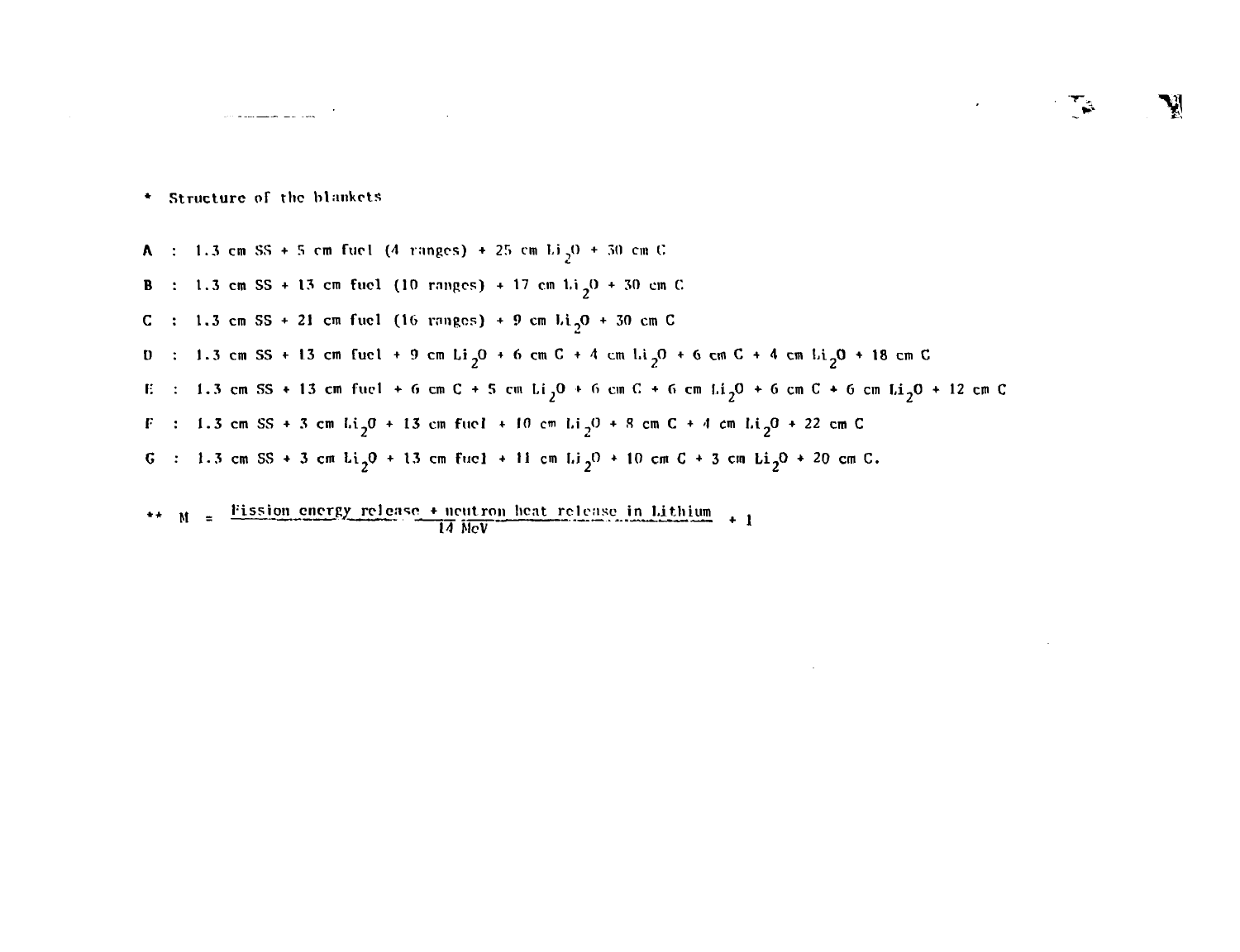| Zone           | Material               | Lr(t)  | $Er(*)$      | $Lr(-)$ | $Er(-)$      |
|----------------|------------------------|--------|--------------|---------|--------------|
| 1              | $SS - 316$             | 1.0620 | 10.156E+6    | 0.0632  | 1.165E+6     |
| $\overline{2}$ | natural - $10^{\circ}$ | 1.1791 | 4.234E+6     | 0.0964  | 0.906E+6     |
| 3              | Li <sub>2</sub> 0      | 0.6797 | $3.098E + 6$ | 0.1526  | $0.015E + 6$ |
| $\overline{4}$ | c                      | 0.5044 | 2.225E+6     | 0.00    |              |
| 5              | Li <sub>2</sub> O      | 0.2932 | $2.627E + 6$ | 0.0446  | $0.011E + 6$ |
| 6              | C                      | 0.2388 | 1.748E+6     | 0.00    |              |
| 7              | Li <sub>2</sub> 0      | 0.1149 | 2.482E+6     | 0.0309  | $0.007E + 6$ |
| 8              | C                      | 0.0441 | $1.223E + 6$ | 0.00    |              |
|                |                        |        |              |         |              |

Table III. Neutron spectrum characteristics in different zones of the blanket D.

 $Lr(+)$  : Fraction of the forward oriented neutrons at the right boundary.

 $Er(+)$  : Average energy of the forward oriented neutrons at the right boundary in eV.

Lr(-) : Fraction of the backward oriented neutrons at the right boundary.

Er(-) : Average energy of the backward oriented neutron at the right boundary in eV.

l.  $\mathbf{I}$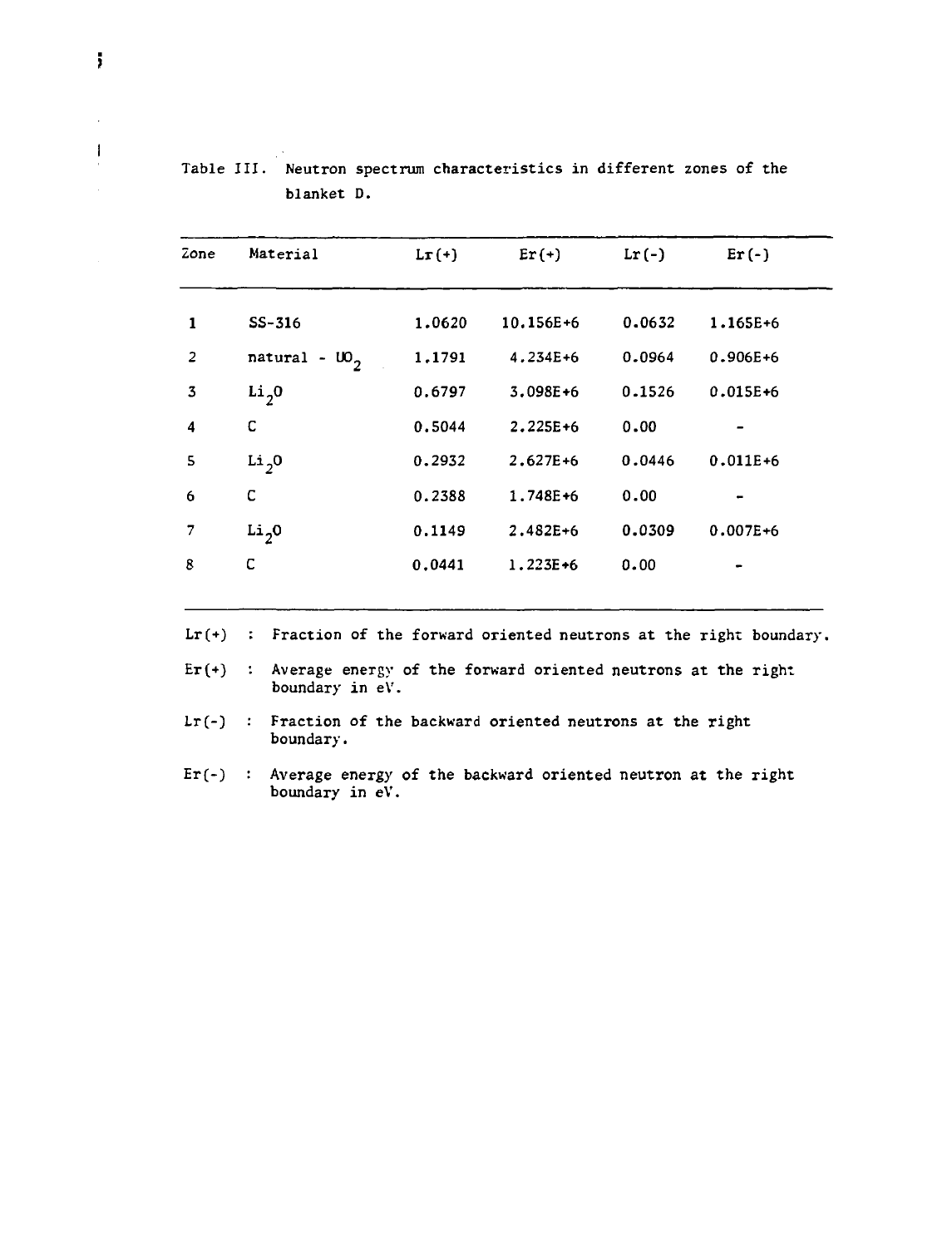| Zone           | $Lr > 10$ MeV | $Lr > 2$ MeV | $Lr > 1$ MeV | $lr > 0.1$ MeV |
|----------------|---------------|--------------|--------------|----------------|
| $\mathbf{1}$   | 0.7445        | 0.7573       | 0.8311       | 1.00           |
| $\overline{c}$ | 0.3035        | 0.4048       | 0.5100       | 1.0144         |
| $\overline{3}$ | 0.1265        | 0.1827       | 0.2209       | 0.4782         |
| 4              | 0.0649        | 0.1033       | 0.1302       | 0.1989         |
| 5              | 0.0440        | 0.0725       | 0.0889       | 0.1518         |
| 6              | 0.0228        | 0.0413       | 0.0525       | 0.0722         |
| 7              | 0.0153        | 0.0287       | 0.0355       | $0.056$ .      |
| 8              | 0.0022        | 0.0063       | 0.0087       | 0.0129         |
|                |               |              |              |                |

Table IV. Fractions of the forward oriented neutrons in different zones of the blanket D.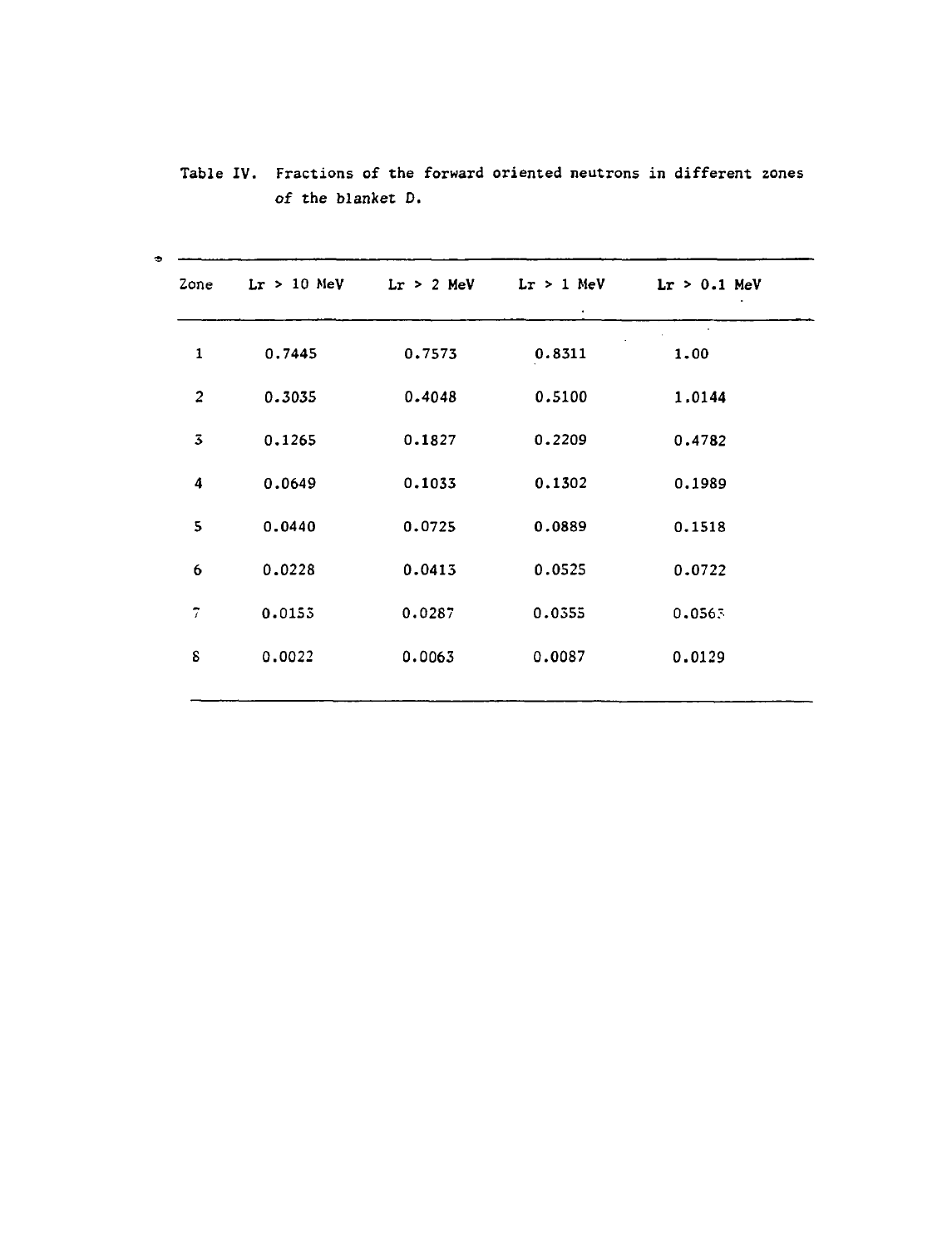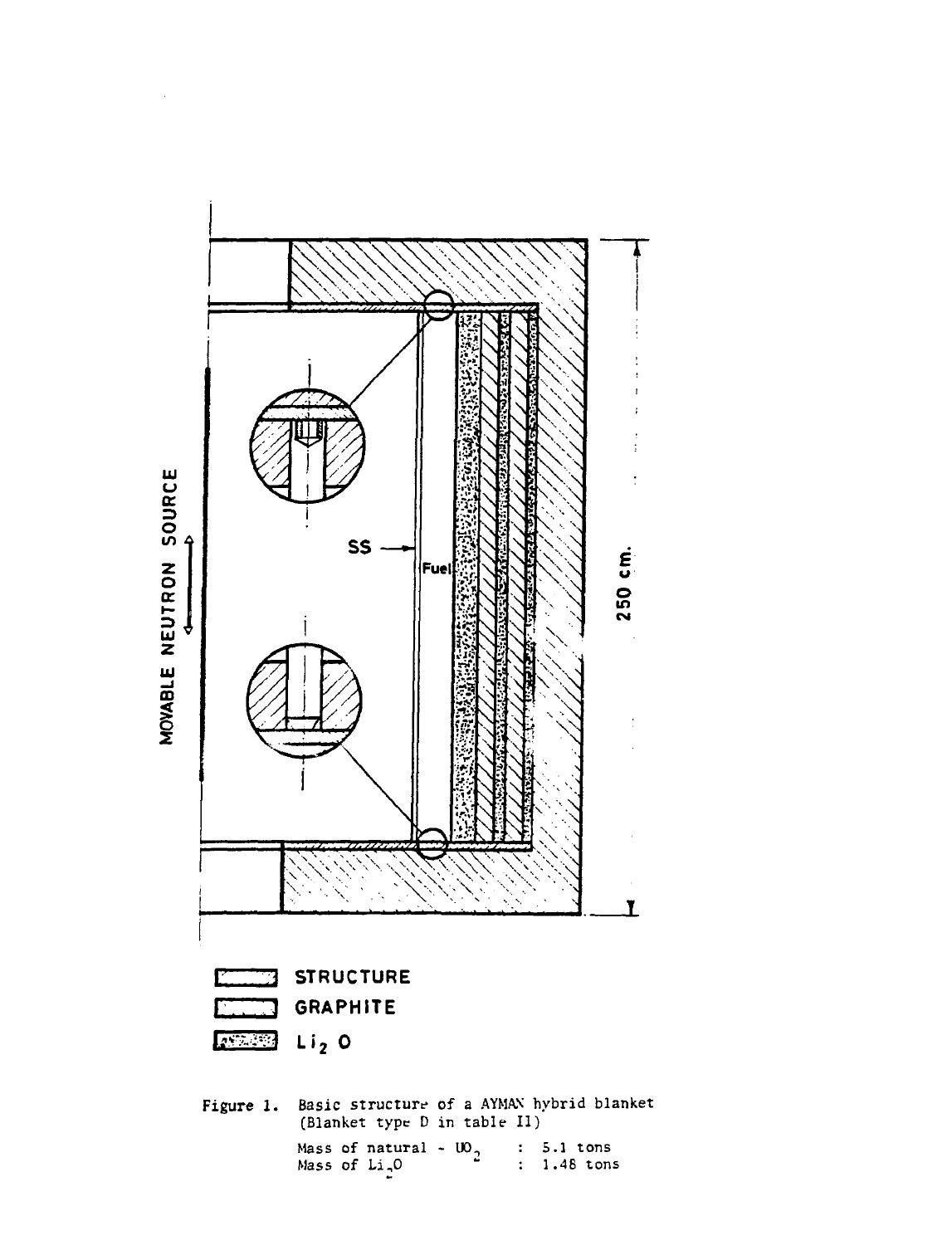

**Figure 2. Cross sectional view of a AYMAN hybrid blanket, dimensions in cm. (Blanket type D in table II).**

 $\tilde{\mathbf{p}}$ 

 $\mathcal{S}^{\prime}$ 

 $\ddot{\phantom{1}}$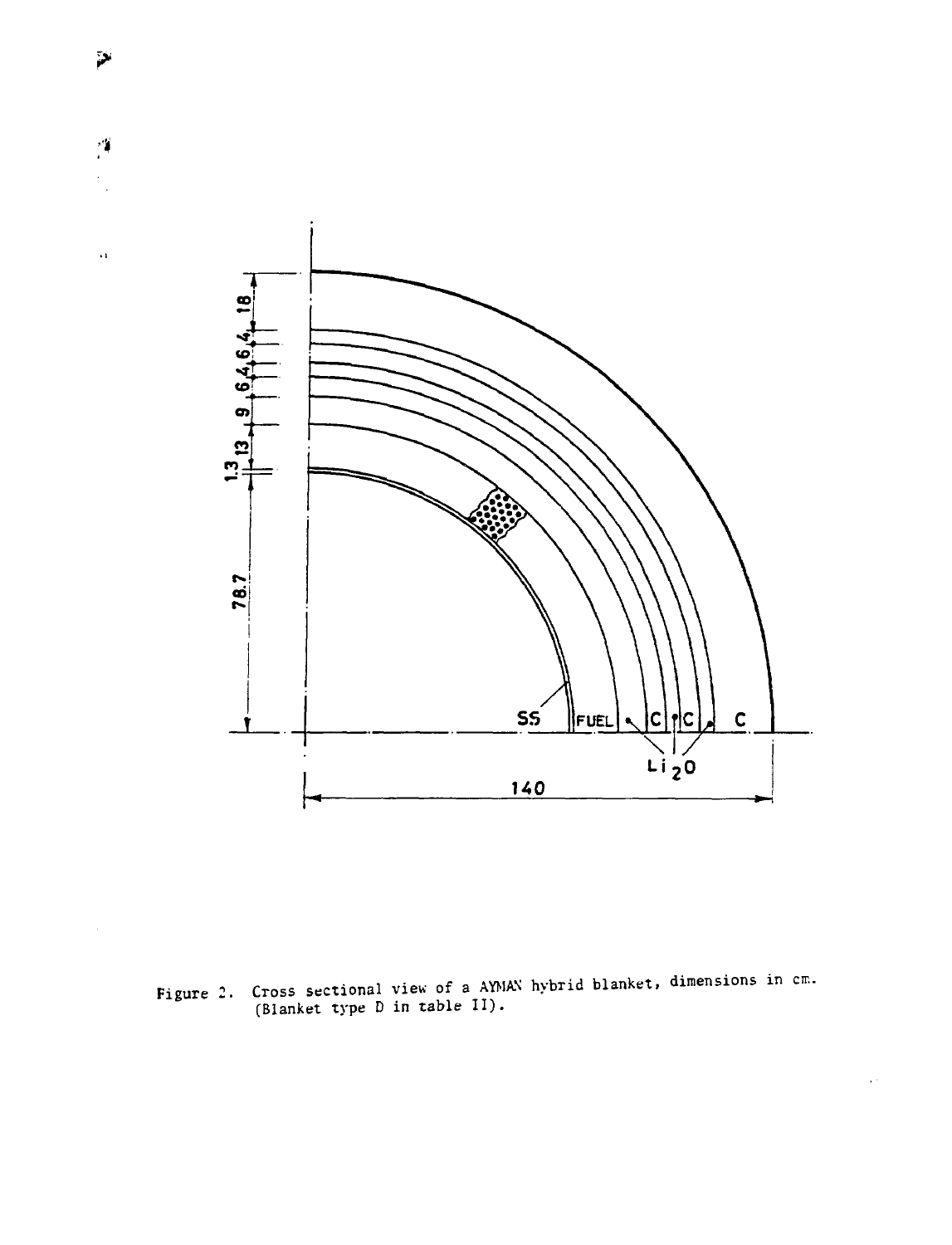

 $\mathbf{R}^{\mathcal{G}}$ 

 $\mathcal{F}_{\mathcal{A}}$ 

÷

 $\ddot{\phantom{0}}$ 

Figure 5. The dimensions (in mm'i of a typicai fuel rod in a prospective AYMAN hybrid blanket.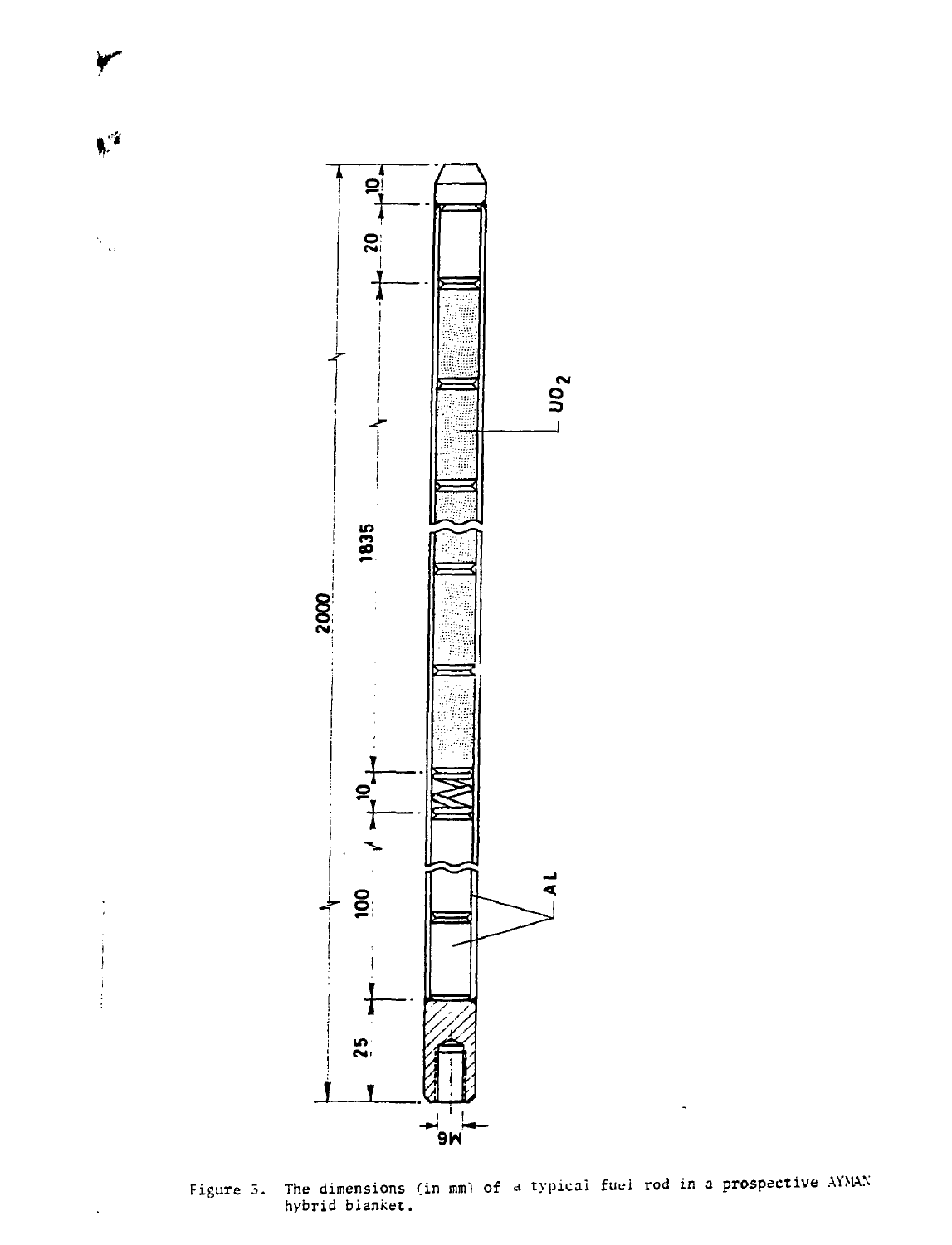

 $\ddot{\phantom{a}}$ 

**Figure 4. The arrangement of the fuel rods in the fuel zone of an AYMAN hybrid blanket.**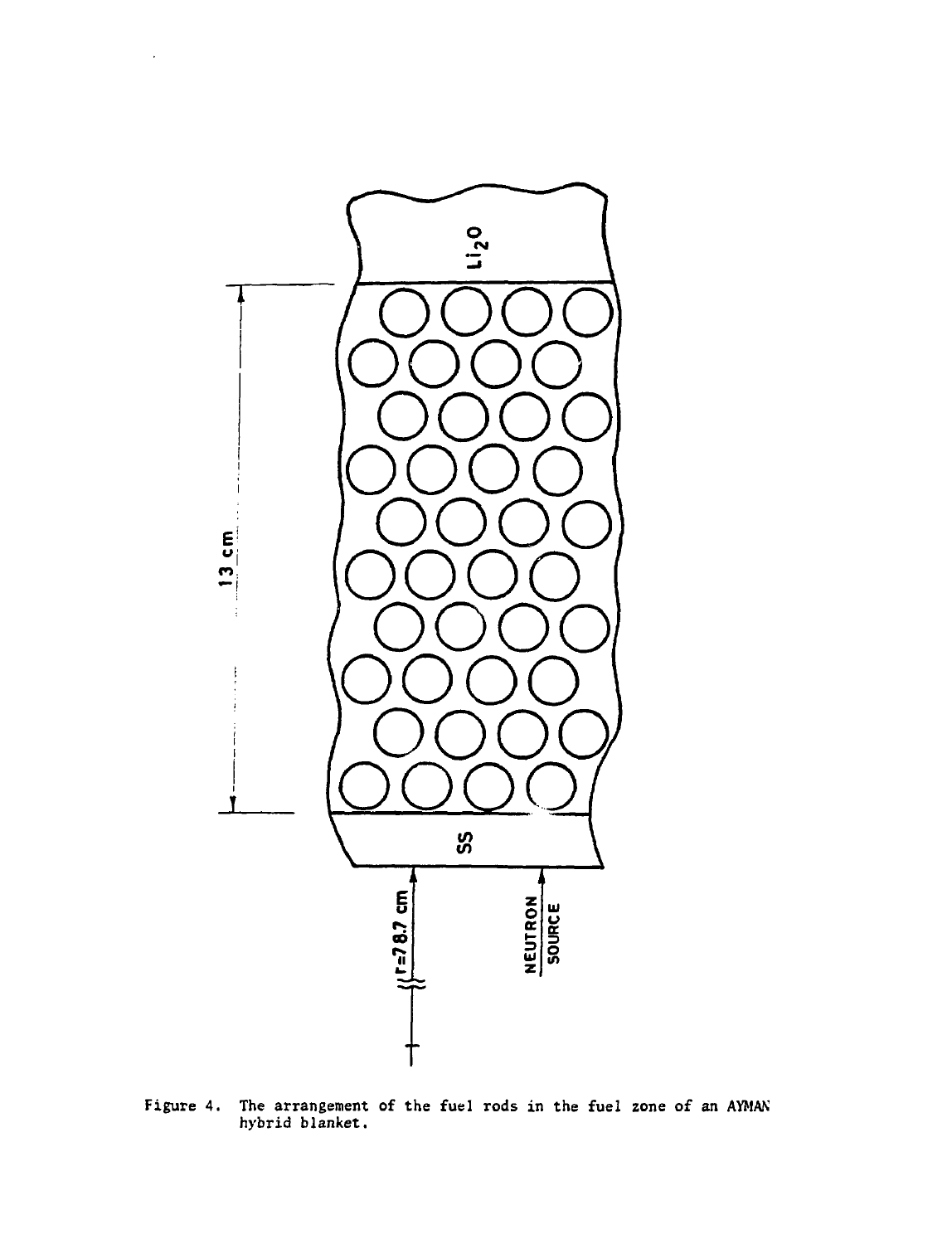

**Figure 5. The pitch dimensions (in mm) in the fuel zone of an AYMAN hybrid blanket.**

 $\frac{1}{2}$  $\ddot{\phantom{a}}$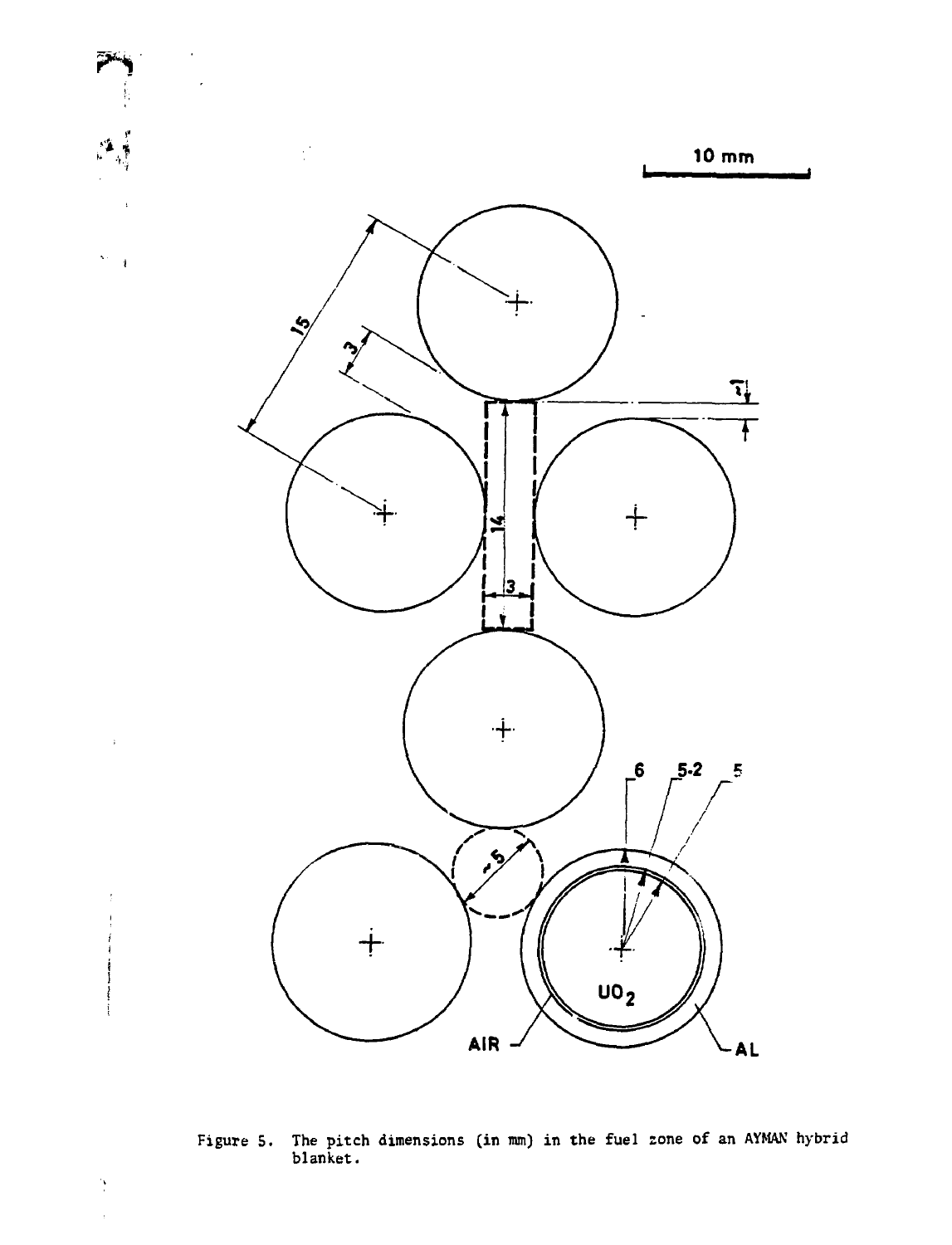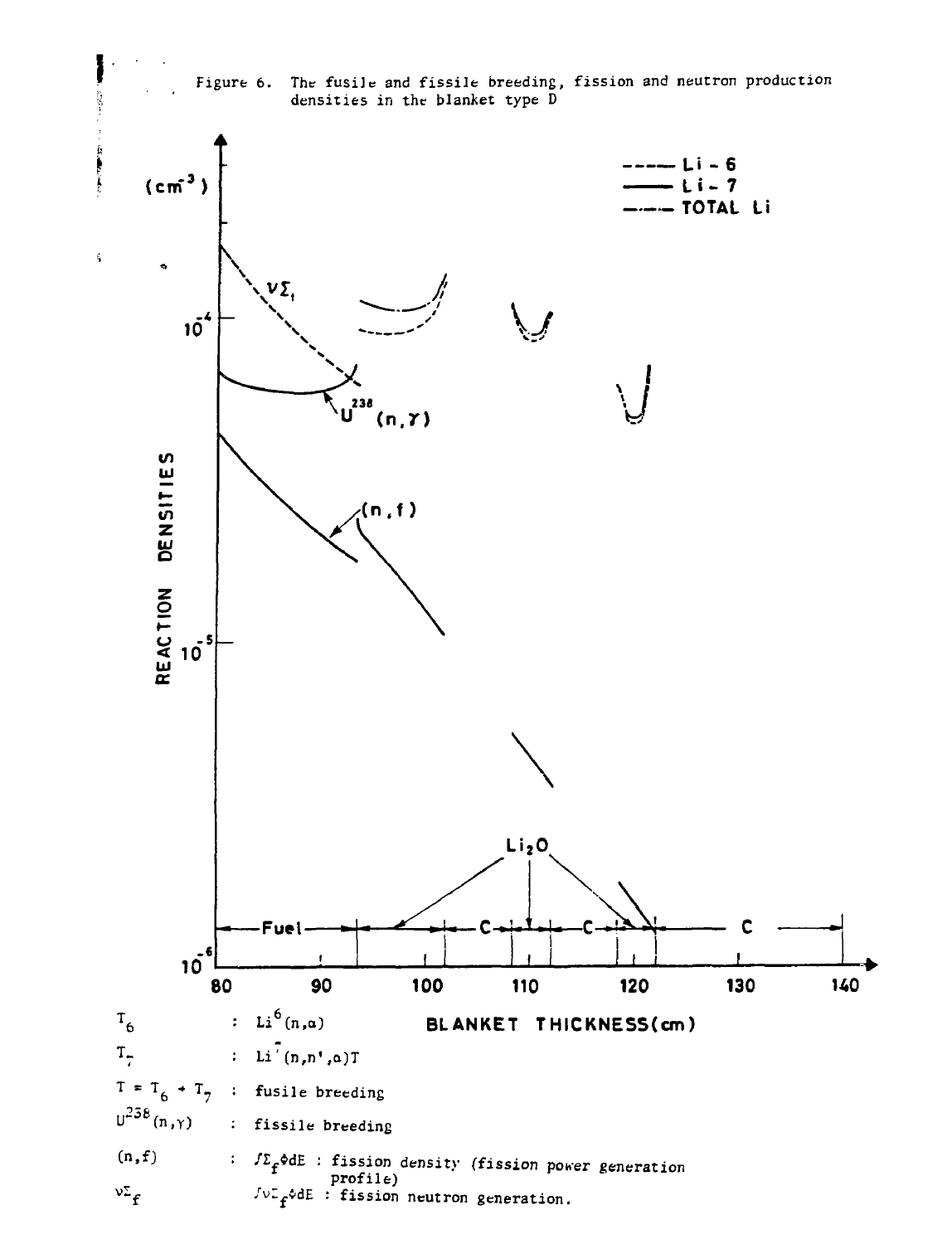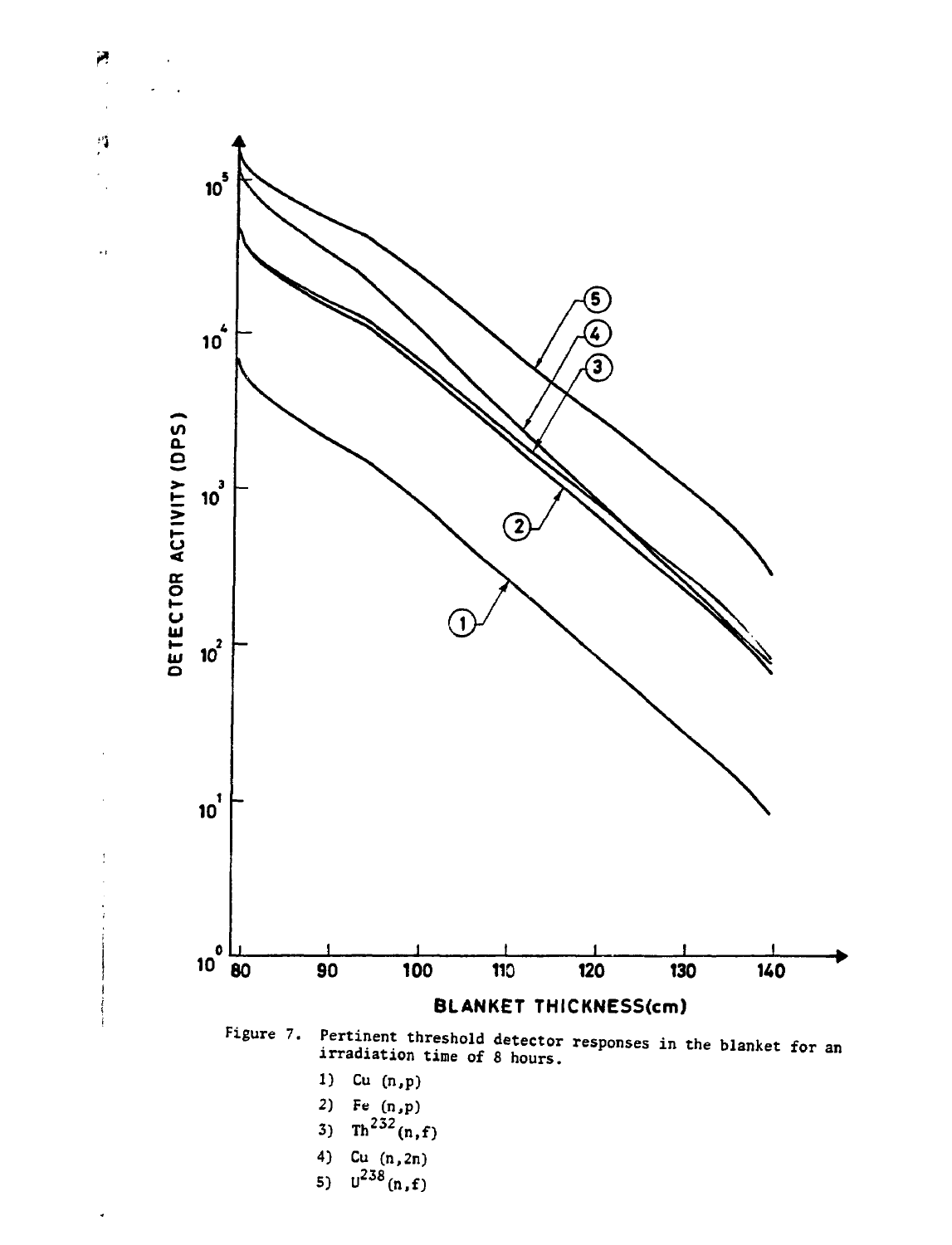

**Figure 8. Neutron spectrum in the first wall of the blanket D.**

 $\sim$   $\sim$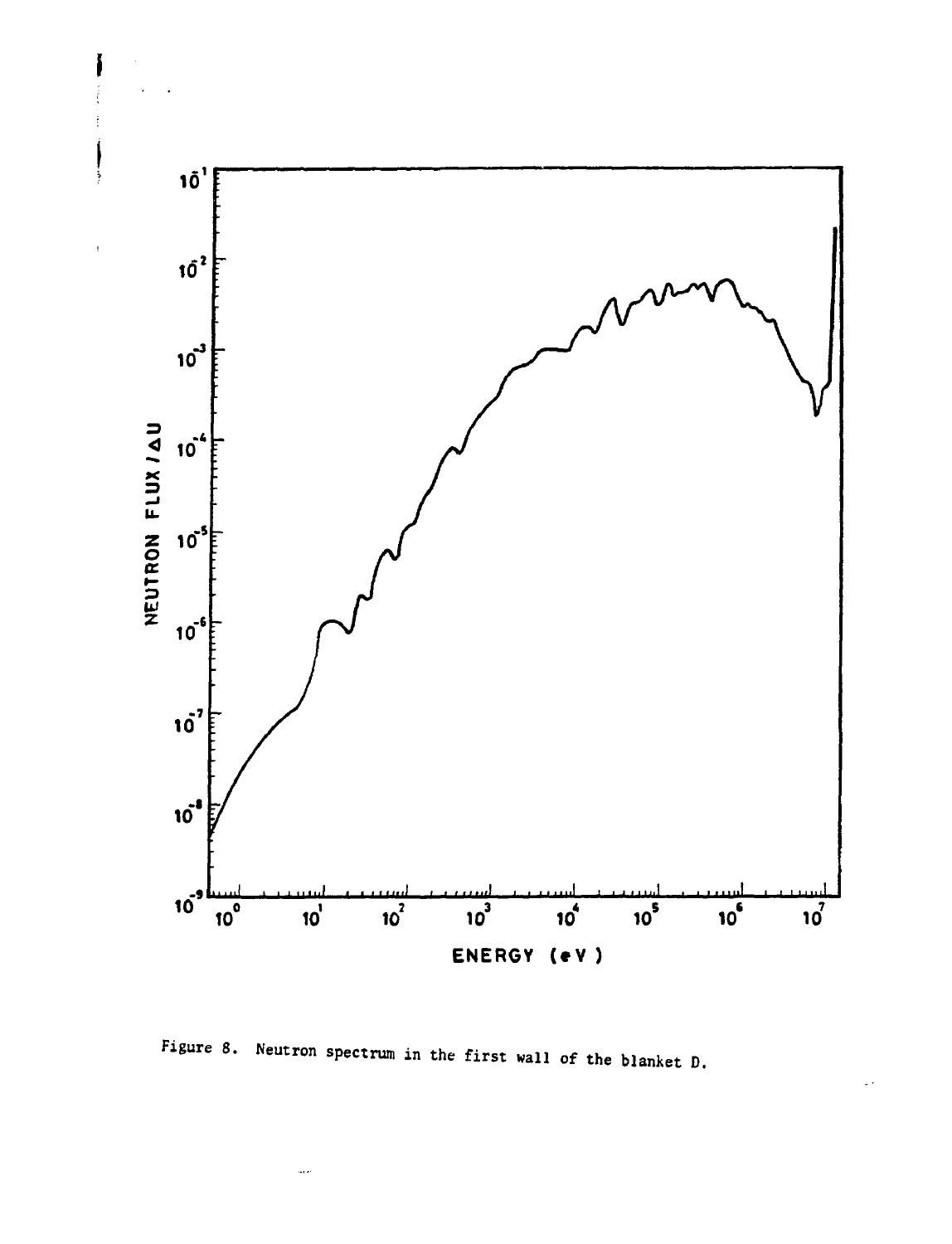

**Figure 9. Neutron spectrum in the center of the fuel zone.**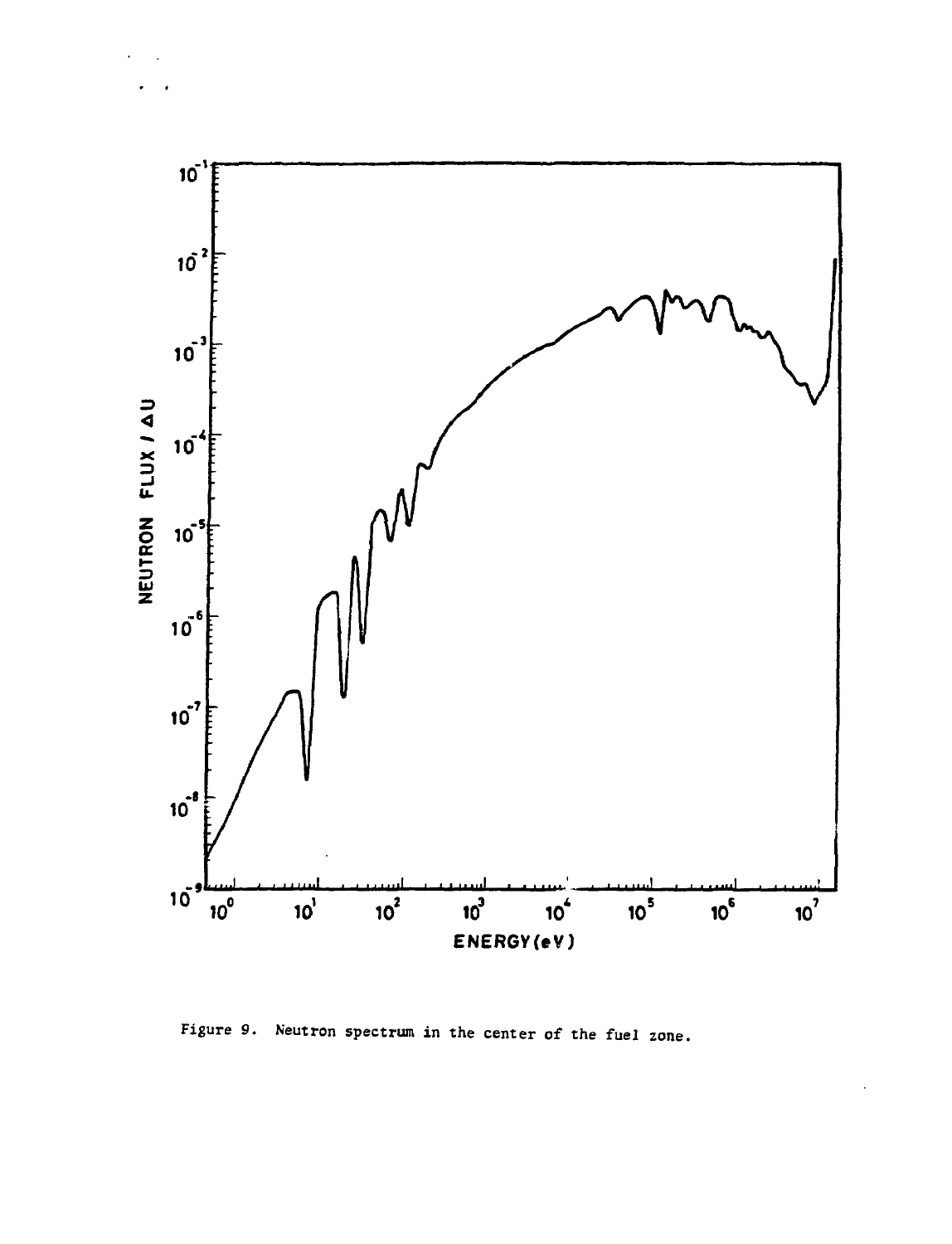

Figure 10. Neutron spectrum in the first  $Li_2O$  zono adjacent to the fuel zone.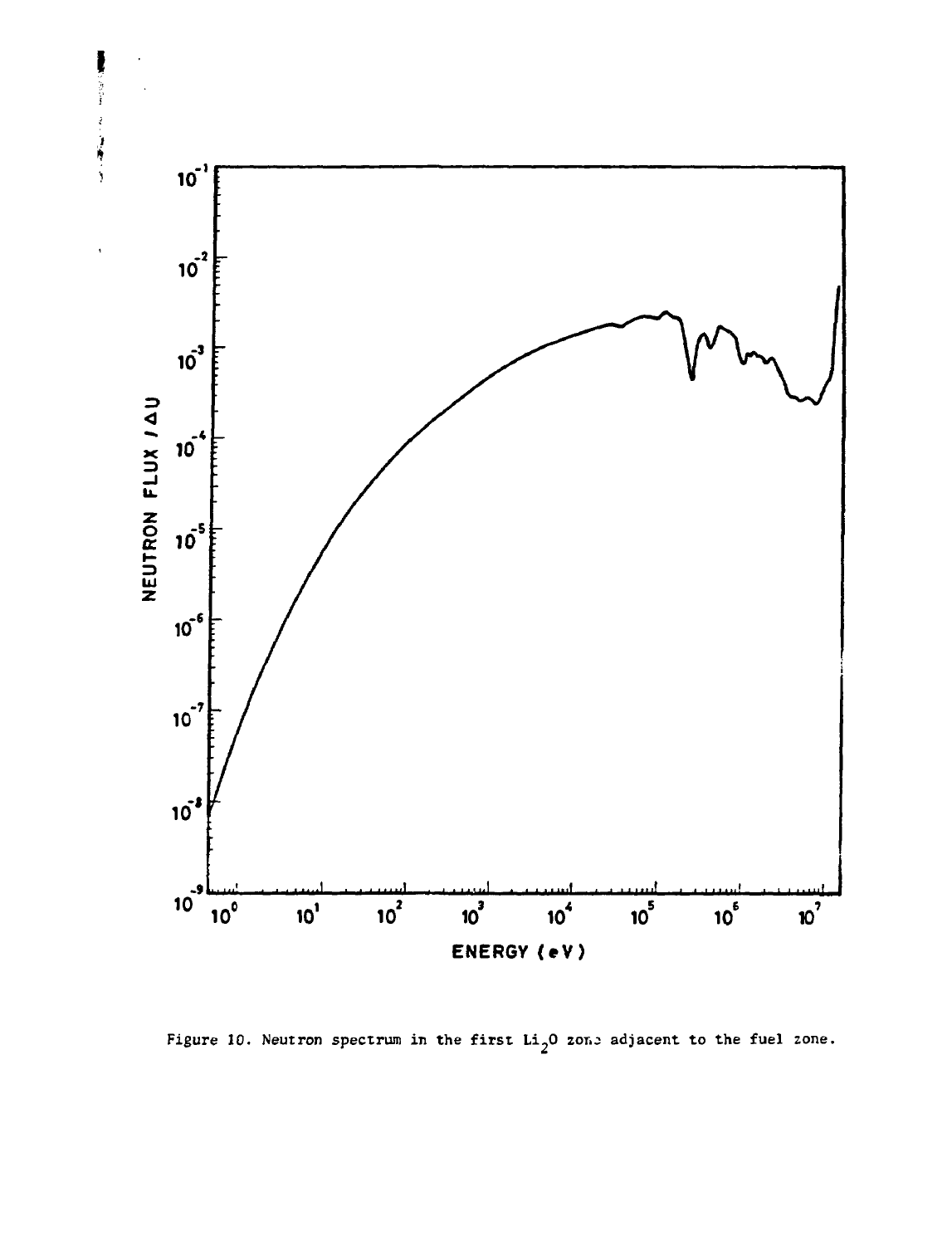



Figure 11. Neutron spectrum in the second Li<sub>2</sub>0 zone **1) Adjacent to the internal graphite zone**

**2) In the center of Li\_0 zone.**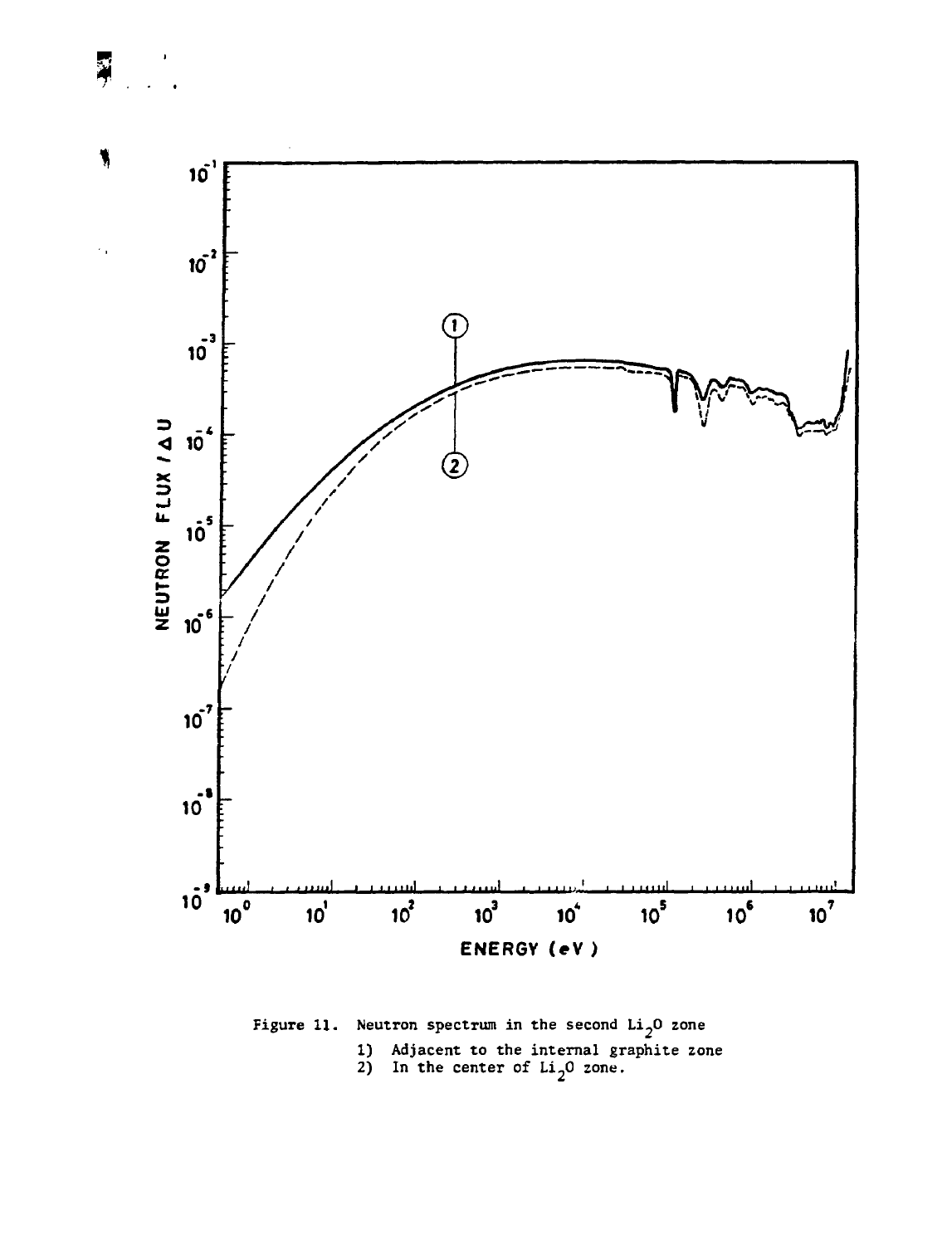

j

Figure 12. Neutron spectrum in the third Li<sub>2</sub>0 zone **1) Adjacent to the internal graphite zone**